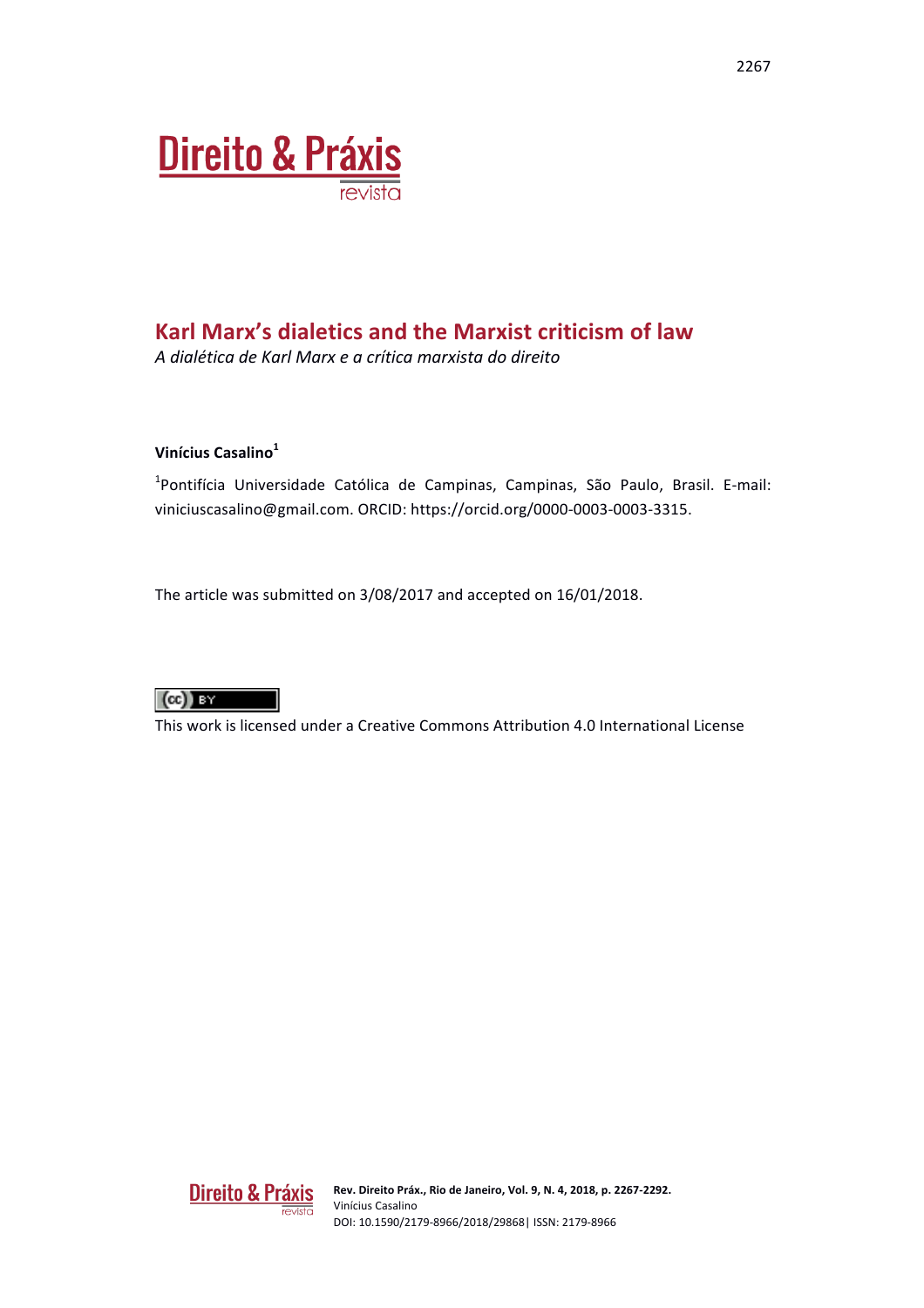#### **Abstract**

The article seeks to understand in depth the peculiarities of Karl Marx's materialistic dialectic, as opposed to the idealistic, Hegelian dialectic. Grounded in *Capital*, it highlights the absence of more accurate methodological concerns within the Marxist critique of law, which leads to the adoption of discrepant and contradictory premises, methods and viewpoints. The conclusions indicate the urgency of the debate on the Marxian-dialectical method and the importance of its rigorous incorporation into the Marxist critique of law.

**Keywords:** Marxism and law; Dialectics of Karl Marx; Evgeny Pashukanis.

#### **Resumo**

O artigo busca compreender de modo aprofundado as peculiaridades da dialética materialista, de Karl Marx, em oposição à dialética idealista, hegeliana. Com fundamento em *O capital,* ressalta a ausência de preocupações metodológicas mais acuradas no interior da crítica marxista do direito, o que redunda na adoção de premissas, métodos e conclusões discrepantes e contraditórias. As conclusões indicam a urgência do debate sobre o método dialético-marxiano e a importância de sua incorporação rigorosa à crítica marxista do direito.

Palavras-chave: Marxismo e direito: Dialética de Karl Marx; Evgeni Pachukanis.

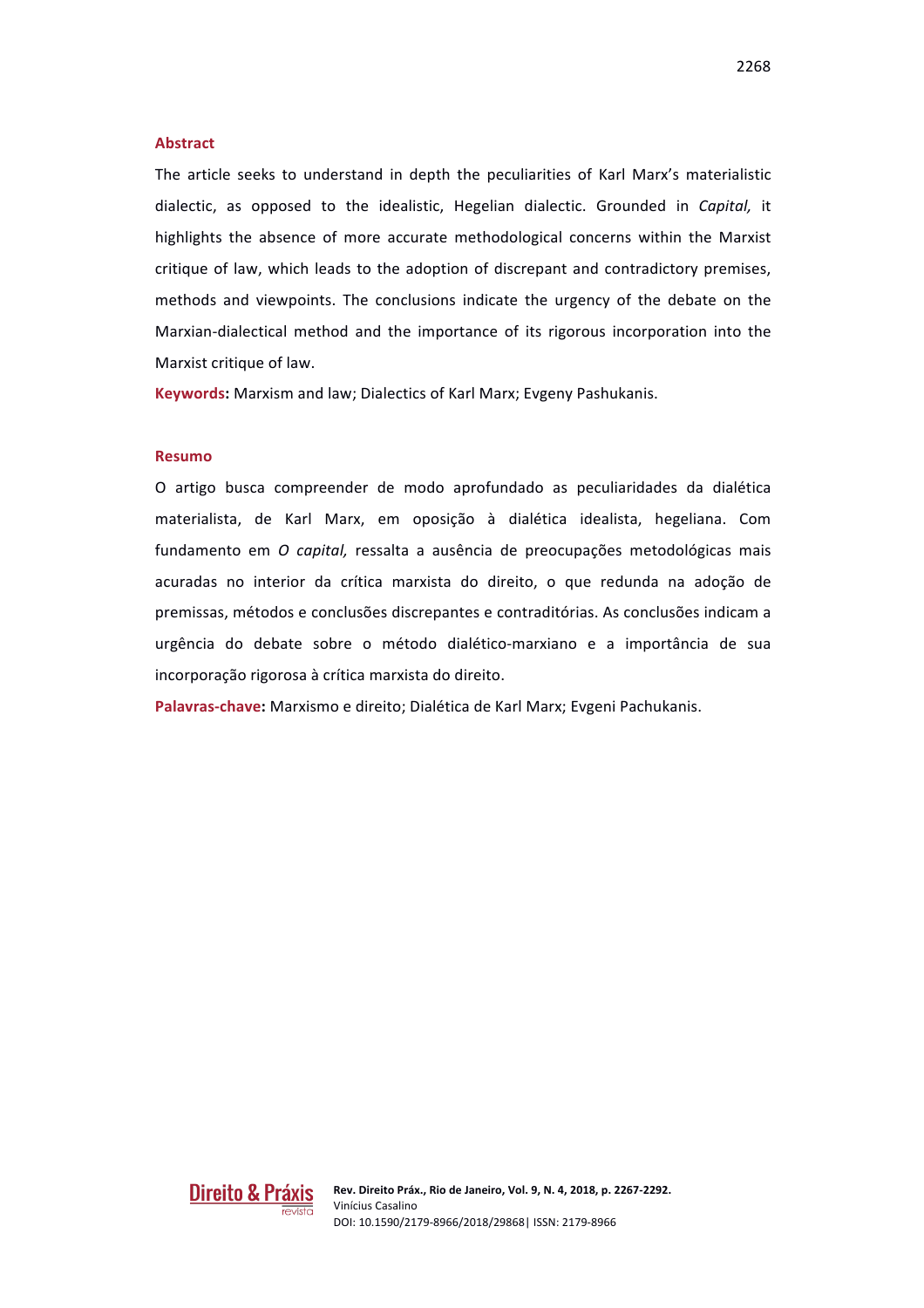"Although this is no more than a mere repetition of the production process on the same scale, this mere repetition or continuity imprints upon the process certain new characteristics or, *rather, dissolves the apparent characteristics which it exhibited when it proceeded in isolation*." Karl Marx.

#### **Introduction**

One of the great merits of Pachukanis, recognized by almost all of those who have gone into *General theory of law and Marxism*, is the methodological rigor with which he proceeded the critical analysis of the main categories that form the general theory of law.<sup>1</sup> This characteristic can be detected, evidently, already in the essential nucleus of his thought, which consists in the original approximation between the form of law and the form of the commodity.<sup>2</sup> Thus, instead of placing its analysis in the relatively abstract context of the relations between infrastructure and superstructure, understanding law as a mere *ideological* expression<sup>3</sup>, or introducing juridical form, abruptly, in the context of *class* struggle, Pachukanis follows the methodological steps of Marx and associates the law to the commodity, that is, to the elementary form of wealth in the capitalist mode of production. With this, he unveils the mythical figure of the legal subject, central element to the general theory of law, discovering its concrete origin in the "guardians of the commodities", that is to say, in the *people* urged to take their values of use to the market to make the exchange.

Besides a *substantial* concern with methodological problems, which led him to the critical analysis of the categories that form the general theory of law in the light of the Marxian presentation in *Capital*, Pachukanis demonstrates a formal concern as well, as he reserves a chapter of his work for the presentation of the *methods of constructing* 

 $3$  As does, for example, Reisner. Cerroni explains: "In 1912, Reisner gives this definition of law: it is an ideology that 'relies, within our consciousness, mainly on the concept of truth, justice and equality in the distribution and equalization of men and things" (Cerroni, 1976, p.51).



 $1$  Cerroni compares Pachukanis' work to that of Stutchka in the following terms: "But two elements at least, profoundly differentiate his perspective from that of Stutchka. The first refers to a sharper accentuation of the *objective* (extraconsciential) character of the whole *juridical problematics* (...) The second element concerns a *greater methodological acumen*, which is inserted in a deeper philosophical culture and a very *penetrating meditation on the method of Capital.* It is not by chance that Pachukanis is perhaps the first Marxist scholar to work on the basis of the 1857 *Introduction*, a text by Marx that for a long time stood aside in the tradition of Marxist exegesis"(CERRONI 1976, 65, my emphasis).

 $^2$  In the preface to the 2nd edition, Pachukanis notes: "Comrade P. I. Stutchka has quite well defined my approach to the general theory of law as 'an attempt to approximate the form of law to the form of the commodity'. As far as I can judge from the comments, this idea, notwithstanding occasional reservations, was recognized in its foundations as accurate and fruitful "(PACHUKANIS, 2017, p.60; 2003, p. 36).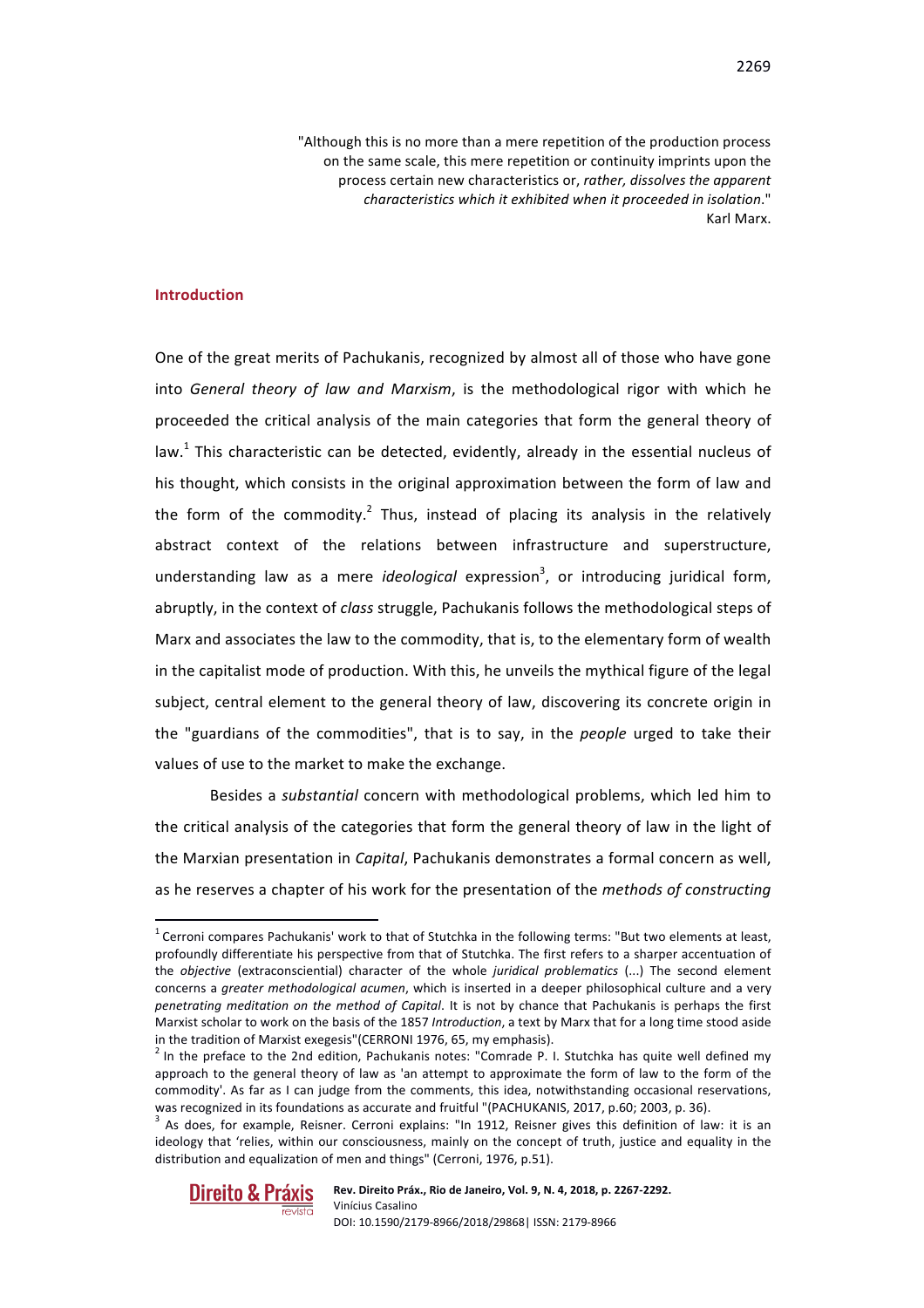the concrete in the abstract sciences.<sup>4</sup> Based on the Contribution to the Critique of Political Economy, a Marx's text rarely used at the time, the Russian author points out three fundamental questions: first, the importance of starting from the simple to the complex, from the pure form to the more concrete, so that, in the case of the juridical science, the State is a point of arrival and not of departure; second, the need of considering that the concepts that the social science uses have a history, that is to say, they are not forms of thought created by the human mind, but correspond to precise and historically delimited social relations  $-$  as, for example, the concept of value, of law, etc .; and finally, the Marxian observation that the understanding of the meaning of past social formations is given through the analysis of later, and therefore more developed, configurations, such as capitalist society. $5$ 

Although Pachukanis's work has meant a monumental advance in methodological concerns within the Marxist critique of his time<sup>6</sup>, there is now a certain "paradox." Curiously, even the Marxist tradition that was formed in the wake of *General Theory of Law and Marxism*, failed in making significant progress on methodological issues. The notes drawn up by the Russian author were taken as correct, adequate, and above all, sufficient, and no further notes were made. Thus, central categories of the Pachukan apparatus, such as the figure of the subject of law, the pre-eminence of private law vis-à-vis the public, the extinction of iuridical form, etc., are taken in a relatively uncritical<sup>7</sup> way, without any major concern with regard to a necessary and indispensable *critical-methodological evaluation of Pachukanis's* own theory. The result could not be more disheartening: the Marxist approaches to law have entered a vicious circle, within which they remain "spinning" about aspects constantly reiterated and ruminated to exhaustion.

The purpose of this article is to draw attention to this problem which has been overlooked by the Marxist critique of law: questions concerning the elucidation of the "method" used by Marx, and which require a necessary analysis of the particular

The *instrumeral* of the Marxist debate, of course. When compared to the traditional theory of law, the Marxist critique emerges at the forefront of all analysis in vogue.



2270

 $^4$  Chapter 01 of The General Theory of Law and Marxism (PACHUKANIS, 2017, pp. 81-86; 2003, pp. 63-70).

<sup>&</sup>lt;sup>5</sup> Pachukanis points out: "Only in this case will we conceive law not as an accessory to an abstract human society, but as a historical category that corresponds to a defined social environment, built by the contradiction of private interests" (PACHUKANIS, 2017, p.86, 2003, 70) - ("Apenas nesse caso conceberemos o direito não como acessório de uma sociedade humana abstrata, mas como categoria histórica que corresponde a um ambiente social definido, construído pela contradição de interesses privados")<br>
<sup>6</sup> The first edition of *The General Theory of Law and Marxism* was published in 1924.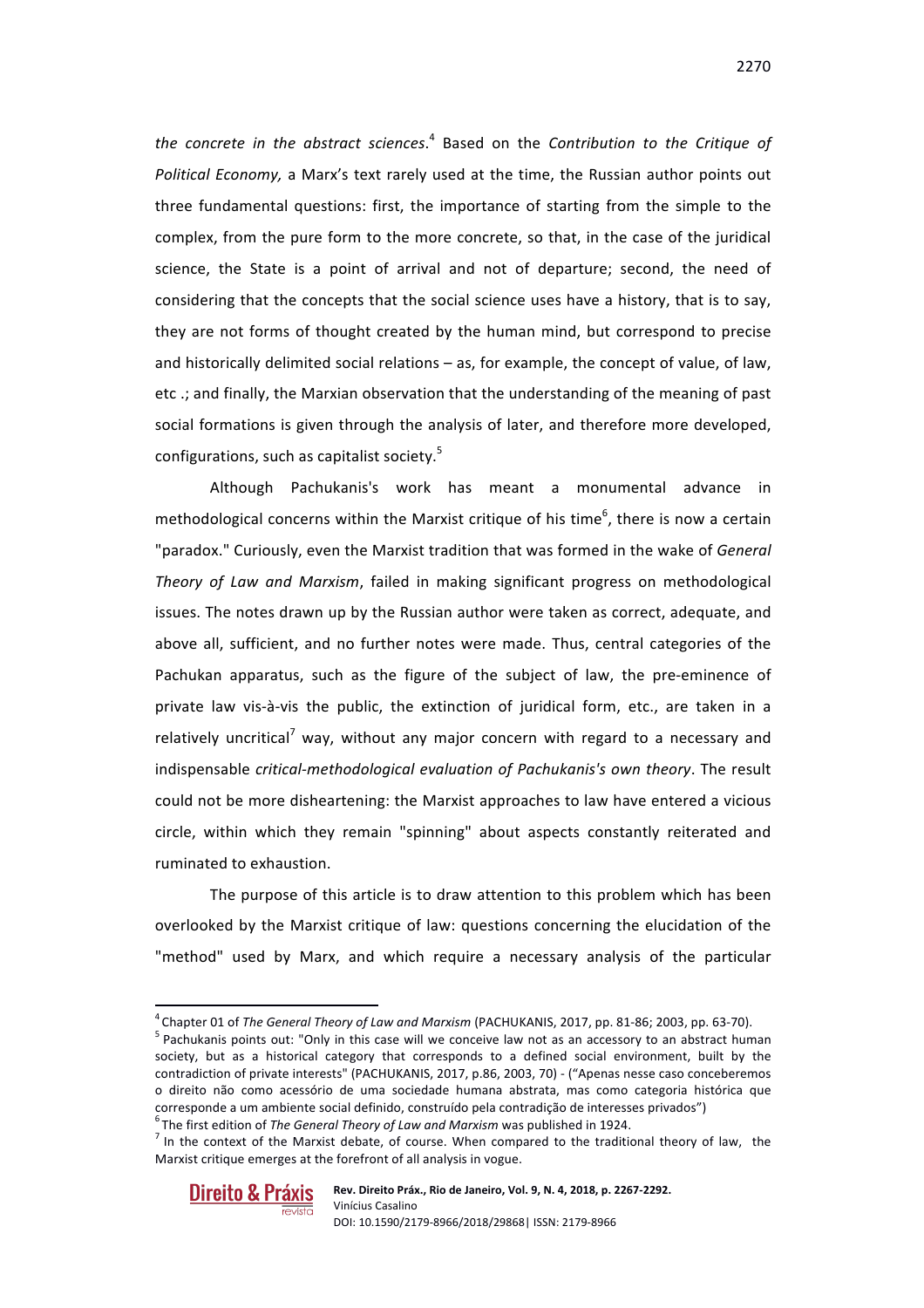contours of his dialectic, have not yet been duly solved in other "fields" of Marxism, such as philosophy, economics, politics, etc., to be given as definitively "solved" and set aside. On the contrary, this work is still ongoing and the Marxist approaches in the ambit of law can not afford to simply ignore it. For this reason, the object of this analysis comprises a part of the set of researches that have been developed around the Marxian dialectic, with the aim of identifying certain elements that are peculiar to it. The hypothesis maintained is that the Marxist critique of law needs to incorporate into its field of interests the problematics of the *Marxian method*, otherwise it will be stuck in constantly reiterated categories, or, worse still, it will lose itself in a radical eclecticism of premises, methods and conclusions so disparate that they approach dangerously the postmodern approach, so in vogue in traditional theory. Therefore, an analytical clipping of Book I of *Capital* was established, which consists precisely of the presentation of the *conversion of the laws of mercantile property into laws of capitalist appropriation*. In the light of this passage, the conceptual meaning of the form of private capitalist property in Pachukanis was analyzed, in order to testify to what extent his point of view approaches more or less the Marxian perspective. The conclusion points to a certain methodological insufficiency of the Pachukanian analysis. Finally, the method used can be none other but Karl Marx's dialectical-materialist one, whose fundamental features are incorporated in Capital.

#### **1. (Ancient) Problems of Marx's dialectics**

The problems related to Karl Marx's dialectic are ancient. Already in the afterword to the second edition of his great work, in 1873, the author affirmed: "The method applied in *Capital* was little understood, as already shown by the contradictory interpretations that were presented about the book" (MARX, 2013, p. 88, 1962, p.25). Equally ancient are the attempts to approximate his method to that of Hegel. At the same occasion, in a tone of complaint, he remarks: "The German commentators naturally cry out against the Hegelian sophistry" (MARX, 2013, p.88; 1962, p.25). Since always, however, the author struggles to claim the autonomy of *his dialectical method*. After mentioning extracts from a critique of Capital, he observes: "In describing so correctly *my true method*, as



**Rev. Direito Práx., Rio de Janeiro, Vol. 9, N. 4, 2018, p. 2267-2292.** Vinícius Casalino DOI: 10.1590/2179-8966/2018/29868| ISSN: 2179-8966

2271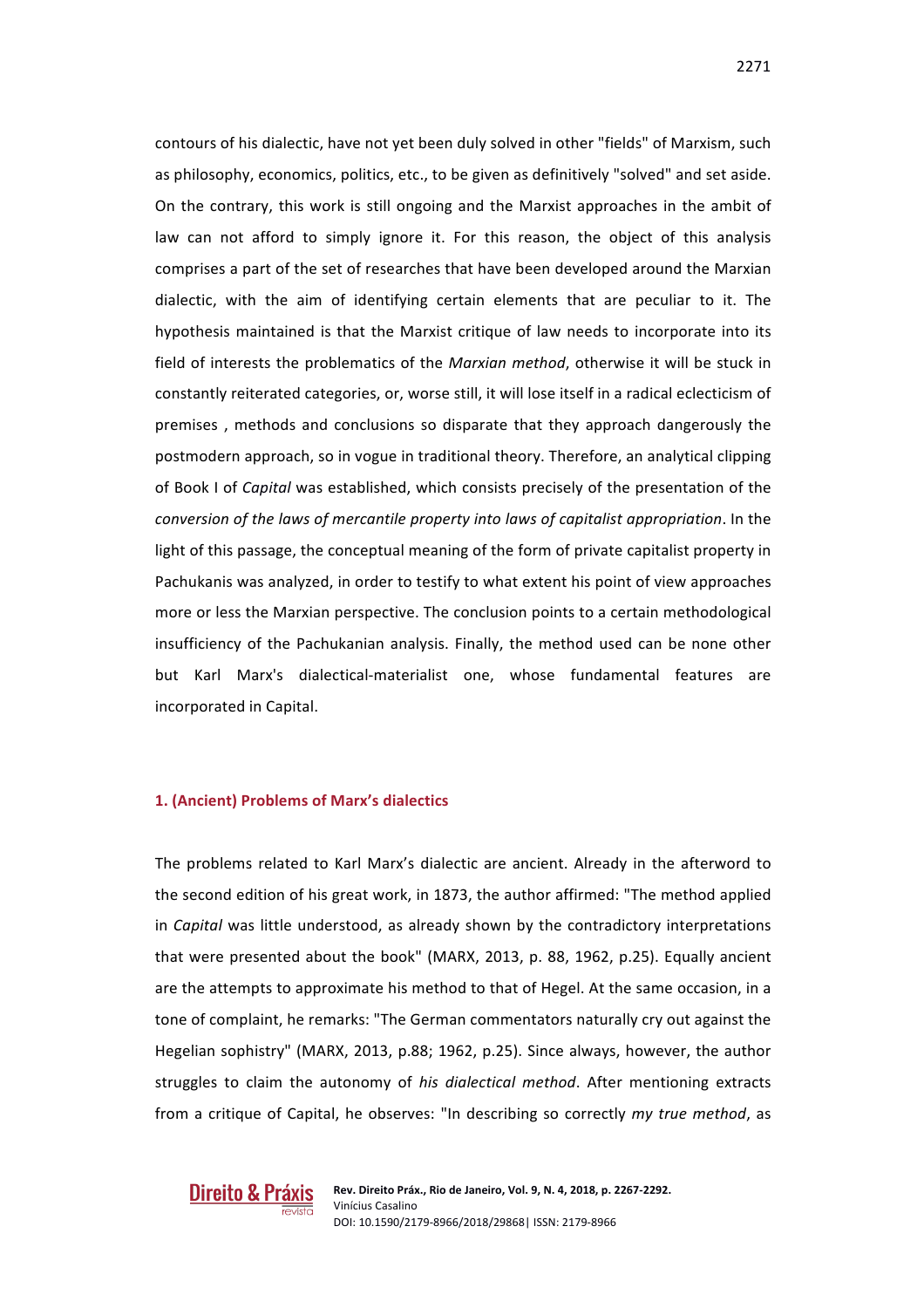well as the *personal application* I make of the latter, what else did the author do but describe the *dialectical method*?" (MARX, 2013, p.90, 1962, p27, my italics).

After a period of relative "disinterest," in which strictly "economic" debates over Marx's work prevailed, "philosophical" subjects returned to the scene, especially through the substantial studies elaborated by Karl Korsch (2008) and Georg Luckács (2003), published in the 1920s<sup>8</sup>. However, if, on the one hand, they were engaged in the rescue of the dialectics, especially with regard to a necessary reincorporation of Hegel into the Marxist debate, on the other, they failed in facing, in a detained and rigorous way, the complex issues posed by the challenge of unraveling the conceptual contours of a *specifically Marxian dialectic*. This one, in turn, far from antagonizing or repelling the analysis of economic forms, presupposes them as constitutive elements of its own way of being. In this sense, it doesn't seem like an exaggeration to affirm the important role played by Isaak Illich Rubin (1987), in presenting, also in the 1920s, the Marxian theory of value in a non-autonomous way.

However, a few years would have to pass, still, so that a more accurate rescue of the relations between economics and dialectics in Marx's thought would come to light. In the mid-1950s, Roman Rosdolsky (2001) focuses on the *Grundrisse* (MARX, 2011) to extract from there important indications of how the *Marxian method* is structured, especially with regard to the intimate relations it maintains with Hegel's *Logic*.<sup>9</sup> In doing so, Rosdolsky deals with specifically "economic" themes (money, capital, etc.), which are, after all, the very object of Marx's "draft." However, it is only from the 1960s onwards, perhaps due to a welcome departure from academic studies in relation to the political vicissitudes of the time, that emerges in the intellectual Marxist scene a "new reading" of Marx, whose objective is to face certain challenges linked to the interpretation of the Marxian work in a relatively autonomous way, without giving the "official" interpretations until then established an account.

This "new horizon" gave rise to a more direct confrontation with the problems concerning the *dialectical method* that Marx "applied" to the economic questions. Helmut Reichelt, one of the exponents of this "new reading", captured the problem in a perspicacious way:

 $9$  "There is no theme treated more carelessly by commentators of Marx's economic theory than that of his method and, particularly, of his relation to Hegel" (ROSDOLSKY, 2001, p.15). A current approach to the issue is found in: (ARTHUR, 2016), in the whole work, especialy in chapter 05 (Capital of Marx and the Logic of Hegel).



 $^8$ Check out: (ANDERSON, 2004), mainly chapter 03.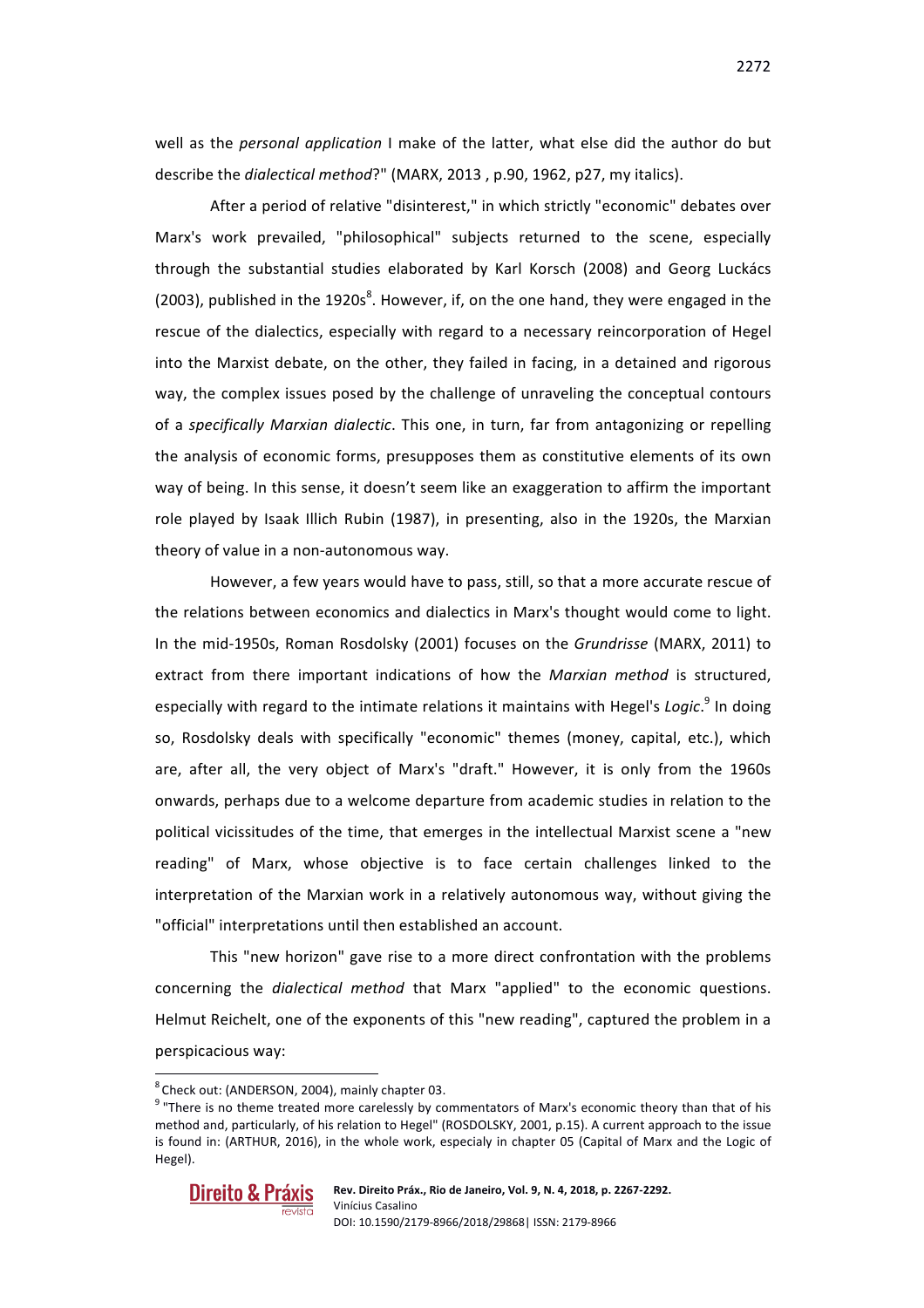In the meantime the interest has been turning more and more to Marx's late work, but it seems that not one step closer to the expected clarification of methodological problems has been reached. Neither did Rosdolsky's commentary change much in this regard. Although he says that exactly the *Draft* shows us how much the "structuring of Marx's *Capital* is dialectical from beginning to end," it is, after all, nothing more than an assertion. One of the weaknesses of his book consists especially of the fact that it only draws attention to the use of Hegelian categories and, in the same breath, reproduce almost without commentaries whole passages that are distinguished by their highly speculative formulations and, therefore, extremely lacking in interpretation. This naturally gives rise to the question if Rosdolsky would not have equally incurred the superficiality he censured; if  $-$  although he affirms this  $-$  he has really abandoned the position he sees in the dialectics present in *Capital* only a stylistic ingredient that remains external to the subject treated (REICHELT, 2013, p.24).

According to this "new reading", the more precise understanding of the dialectical elements of the Marxian exposition necessarily passes through the *internal* scrutiny of his work, that is, through the *revelation* of the dialectical determinations of the categories by means of which the critique of political economy is structured and presented. In other words, it is not enough to delimit the contours of this or that concept, or to point it out as the precise origin in the Hegelian dialectics;<sup>10</sup> it is, much more, to catch the *internal logic of the exhibition* and, from this capture, to understand its constitutive categorical nexus in such a way that this logic itself signifies the *object* of the presentation, that is, the capitalist mode of production and its corresponding laws of *production and circulation*, which, from there, can then be apprehended as *concrete thought*.

There is, however, a paradoxical element in the effort undertaken by the "new reading". The impulse to overcome the limitations that are found, for example, in Rosdolsky, that is, the merely *external* apprehension of the dialectical elements of the Marxian exposition, instead of leading to the "dive" in the *internal logic* of the presentation which is *Capital*, led to another object, which is, the *Grundrisse*, that is to say, the *draft* of the critique of political economy, and not this criticism considered itself. Reichelt is clear in this regard:

> This conception is suggested exactly by the *Draft* of *Capital*. While from Capital, if necessary, individual theorems can still be extracted and discussed

 $10$  "Even generally careful researchers, like Vorländer, believed they could demonstrate that Marx 'in reality had only flirted with Hegelian concepts in two parts' (though they soon added a third). They failed to advise that decisive categories of their method, repeatedly used, come directly from Hegel's Logic. It is enough to recall the Hegelian origin and the methodological importance of a fundamental differentiation for Marx, between mediation and immediacy"(ROSDOWKSKI 2001, p.16).

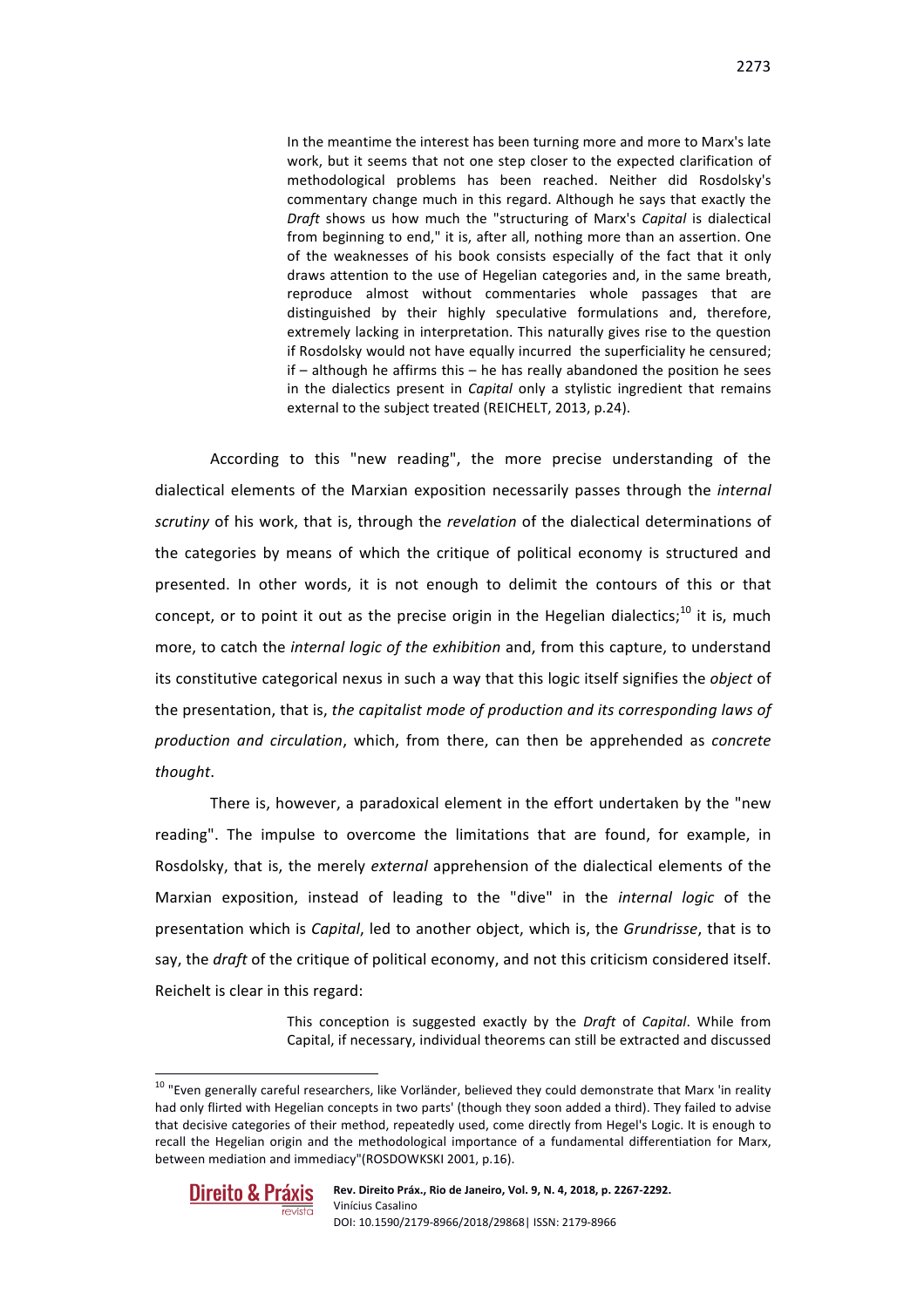on the horizon of specialized science without being soon caught in flagrant violation of the whole conception, in the *Grundrisse of the critique of political economy*, in the *Draft* of *Capital*, this is no longer possible. In them it appears much more clearly than in *Capital* that the "Hegelian way of expressing, difficult to understand", is an integral component of Marxian criticism. In them, the intertwinement of themes traditionally attributed to economic science with a form of exposition of these themes oriented in the Hegelian logic is so narrow that it becomes unfeasible to approach the thing separately (REICHELT, 2013, p.25).

But the presented paradox is precisely this: would it not be an *essential* aspect of the *Marxian* dialectics to conceal the traces of methodological rules? Would the hiding of the "Hegelian way of expressing, difficult to understand", that is verified in Capital, not be a *specific* element of Marx's dialectics, a *particulatity*  just to *distinguish it* from Hegel's dialectic? In the preface of 2001, Reichelt observes:

> During the preparation of this research on the logical structure of the concept of capital in Marx, presented in the form of a dissertation as the first attempt to reconstruct Marx's dialectical method in *Capital*, I did not realize a central indication: soon after the publication of the writing A *Contribution to the Critique of Political Economy*, in the year 1859, Marx wrote to Engels, saying that the continuation would be "much more popular and method better hidden than in Part I" (III.3  $/$  49). That is, Marx did not make it easy for his readers: on the one hand, he presents a work with a high level of scientific exigence; on the other hand, he "hides" precisely the method by which his scientificity is defined. Gerd Göhler has already noted that dialectics has suffered a "reduction" in *Capital*, and indeed it is possible to prove that, already in the second edition of Capital, Marx simply scratched out methodological passages that are essential to the understanding of his procedure. Reasons, amplitude and meaning of this "reduction" have not yet been clarified. However, if we want to investigate it and reconstruct the method, evidently it is needed to stick to the writings in which it presents itself, so to speak, "not hidden", namely, in the directly preparatory works for Capital, that is, especially in the so-called *Draft* of *Capital* and in the *original* text of the writing *Contribution* to the *Critique* of *Political Economy* (REICHELT, 2013, p.11).

So, the construction of the meaning of the Marxian dialectic does not pass, precisely, by presupposing as an essential element of its method precisely the requirement that it remains "hidden"? Or, as Reichelt points out, would Marx "scratch" entire passages with important methodological references simply due to "carelessness"? Hard to believe. Would it not be urgent, then, to begin the confrontation with the questions related to the "reasons, amplitude, and meaning of this 'reduction'", which "have not yet been clarified"? $11$ 

 $11$ About this "concealment", also see: (REICHELT, 2011).

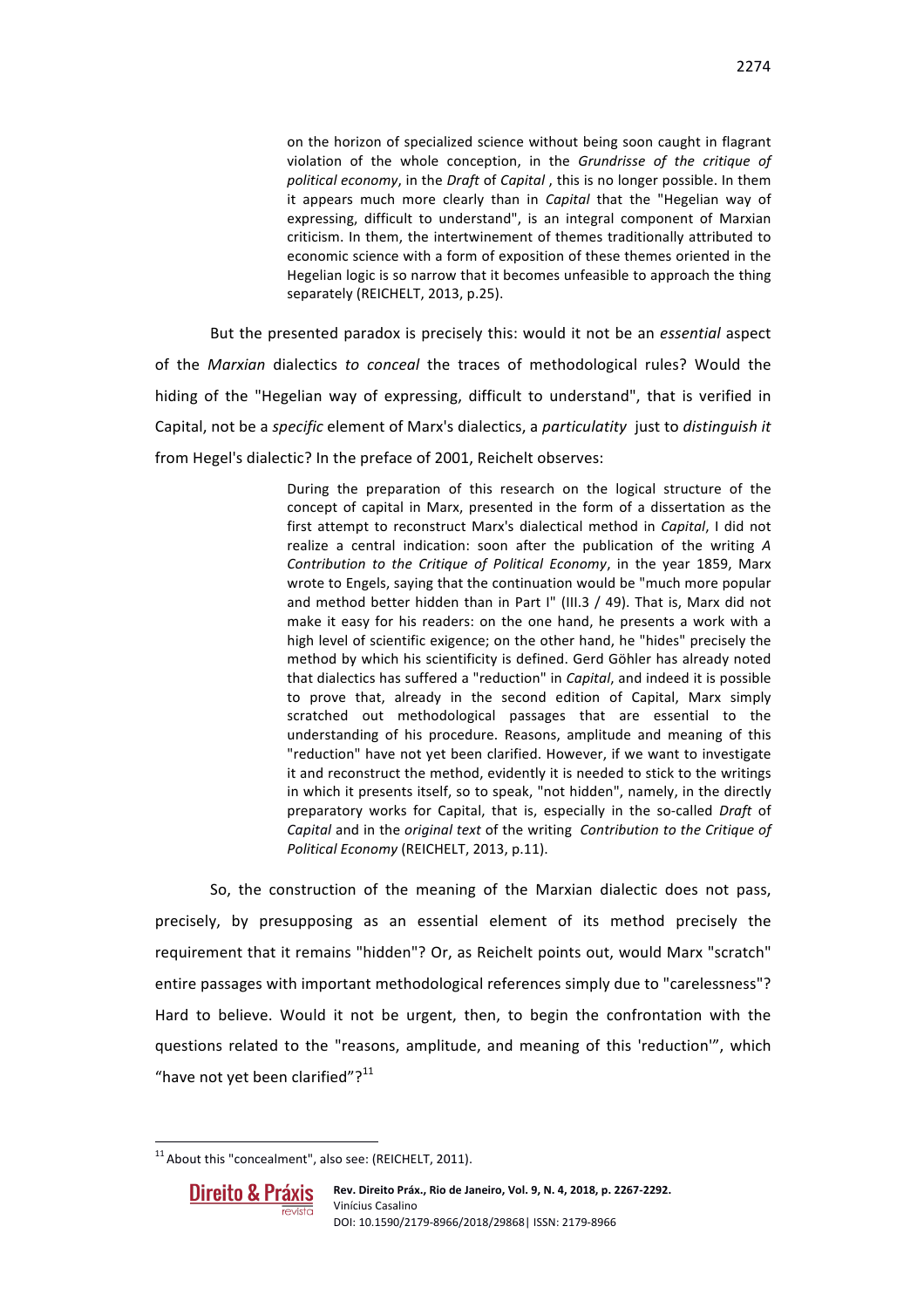In this way, what is proposed in this article is a kind of "inversion" regarding the presuppositions of the "new reading", that is, the extraction of the *Marxian method* from the rigorous reading of *Capital*. And not only that, but also the consideration of what fundamental element of his dialectic consists precisely in "hiding" the method, causing methodological determinations to "spring" from the very exposition of content, without engaging with an explicit presentation of this or that methodological rule.<sup>12</sup>

This does not mean, of course, to suggest a contempt, underestimation, or apartness from the monumental theoretical advances produced by the "new reading." Rather, the opposite. It is a matter of incorporating them into the analysis of the questions about the peculiarities of the Marxian dialectic present in *Capital*, but "making the way back," that is, by introducing the acute methodological observations extracted from the analysis of the Grundrisse and the *Contribution* to the *Critique of Political Economy* to the apprehension of the method by which Marx presented his masterpiece. It is, therefore, a matter of interpreting the *Draft* in the light of *Capital*, and not this in the light of that one.

What is sought is, in short, a deeper understanding of the *particular* characteristics of Marx's dialectic, that is, the scope of the *specific* categorical forms and contents of his "method", especially in opposition to the idealistic, Hegelian dialectic. It is not, however, a matter of asserting, as is usually done, that the author of *Capital* simply "inverted" Hegel's dialectic, thereby removing the "idealist" features present in there. It is a matter, as Jorge Grespan suggests, of acknowledging that they are *two* distinct, opposing dialectics, with their own presuppositions and particular characteristics: 

> According to this known and, undoubtedly, crucial text, it is not the case of merely depurating the "rational" dimension of the Hegelian dialectic in order to obtain what is maintained from it in Marx. These *are two distinct dialectics*. *Moreover, "not only diverse" but also*  directly "opposite". Thus, the procedure of obtaining the "rational core" is defined as an "inversion", by which what is "upside down" assumes its true position (GRESPAN, 2002, p.30, emphasis mine).

<sup>&</sup>lt;sup>12</sup> It is worth remembering that an essential part of Marx's dialectic consists in a *circumstantial* presentation of methodological elements at strategic moments, such as, for example, the classic paragraph that concludes Chapter 17 of Book I of *Capital*: "Moreover, with the form of manifestation 'value and price of labor' or 'wage', in contrast to the essential relation that manifests itself, that is, with the value and the price of labor power, the same occurs as with all forms of manifestation and its hidden background . The *former reproduce themselves in an immediately spontaneous way, as ordinary forms and currents of thought;* the second has to be first discovered by science. Classical political economy comes very close to the true relation of things, but without formulating them consciously. She can not do it while she is covered with her bourgeois skin"(MARX, 2013, p.612, 1962, 564, emphasis mine).

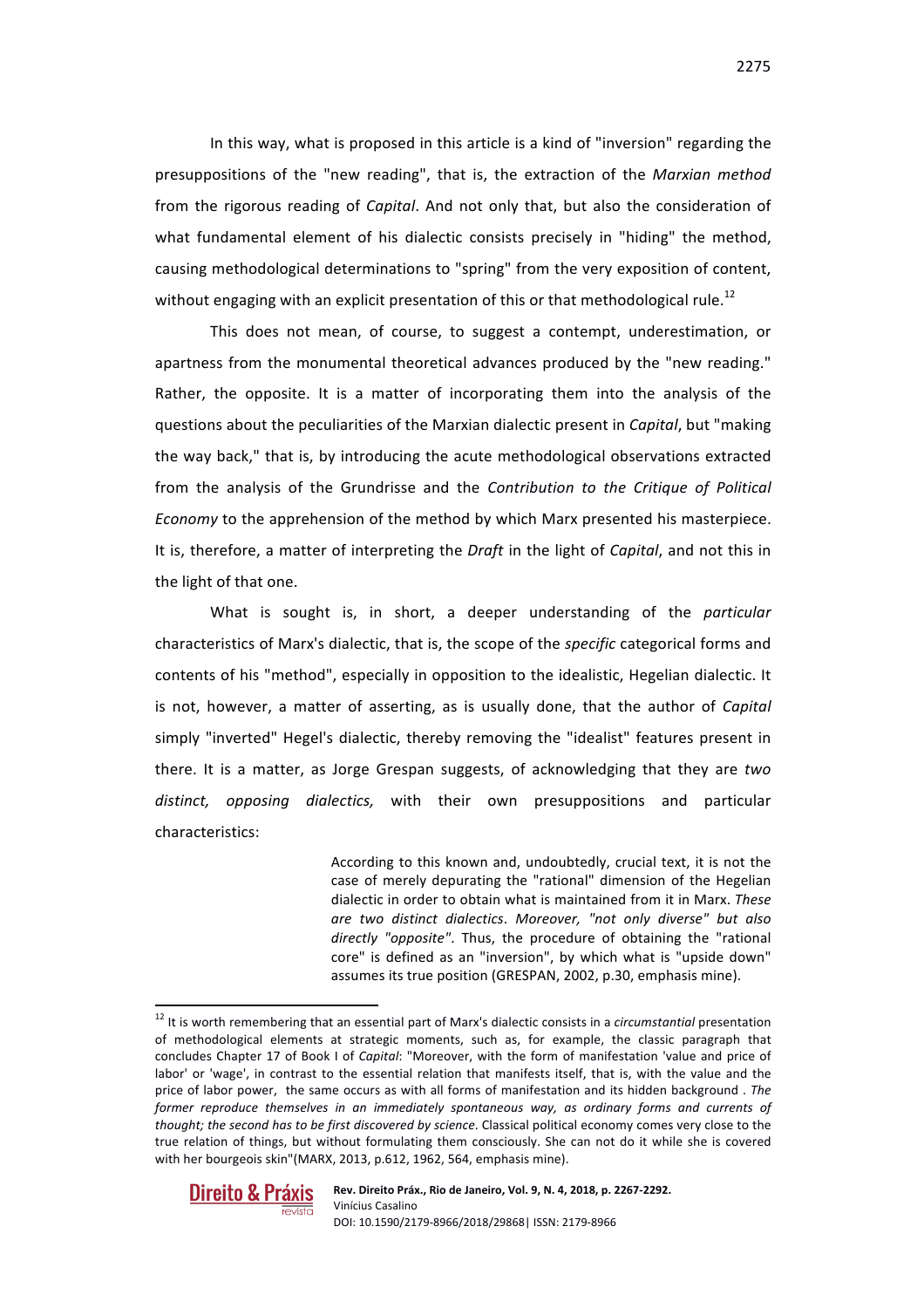Obviously, the approach to methodological problems present in *Capital* is Herculean work, to be done collectively and over a long period of time. The limits of this article do not allow a more extensive and systematic analysis of the subject. Precisely for this reason, it is necessary to establish a "cut" within which the problem can be placed more precisely and the issues more adequately faced.

In this sense, there is a passage from Book I of *Capital* that can be considered one of those fundamental moments in which Marx explicitly presents a canon of his method. This is the beginning of Section VII (The Process of Capital Accumulation), specifically Chapters 21 (Simple Reproduction) and 22 (Transformation of surplus value into capital), where the exposition of the *conversion* of property laws that govern the *production of commodities in laws of capitalist appropriation* is. In item 01 of this last chapter, Marx observes:

> Insofar as the surplus value of which is composed the additional capital n. 1 resulted from the purchase of the labor force for a part of the original capital, a purchase which obeyed the laws of the exchange of goods and which, from the legal point of view, presupposes only, on the worker's part, the free disposition of his own capacities, and on the part of the possessor of money or goods, the free disposition of the values that belong to them; insofar as the additional capital n. 2 etc. is no more than the result of additional capital n. 1 and, therefore, the consequence of that first relation; as every single transaction is continually obeys the law of commodity exchange, according to which the capitalist always buys the labor power and the worker always sells it  $-$  and, we suppose here, for its real value  $-$  *it is clear that the law of appropriation or law of private property, founded on* the production and circulation of commodities, changes, obeying its own internal and inevitable dialectic, into its direct opposite. The exchange of equivalents, which appeared as the original operation, twisted (gedreht) to the point that now the exchange is effective only in appearance, for, first of all, the very part of the capital exchanged by labor force is nothing more than a part of the product of other people's work, appropriated without equivalent; secondly, its producer, the worker, not only has to replenish it, but also has to do so with a new surplus. The relation of exchange between worker and capitalist thus becomes mere appearance belonging to the process of circulation, in a mere form, foreign to the content itself and which *only mystifies it.* The continuous buying and selling of the workforce is the form. The content is in the fact that the capitalist continually exchanges a part of the already objectified work of others, which he does not cease appropriating without equivalent, by a greater quantity of other people's living labor. *Originally, the right of property appeared before us founded on the work itself.* At the very least, this supposed had to be admitted, because only the possessors of goods with equal rights confronted with each other,

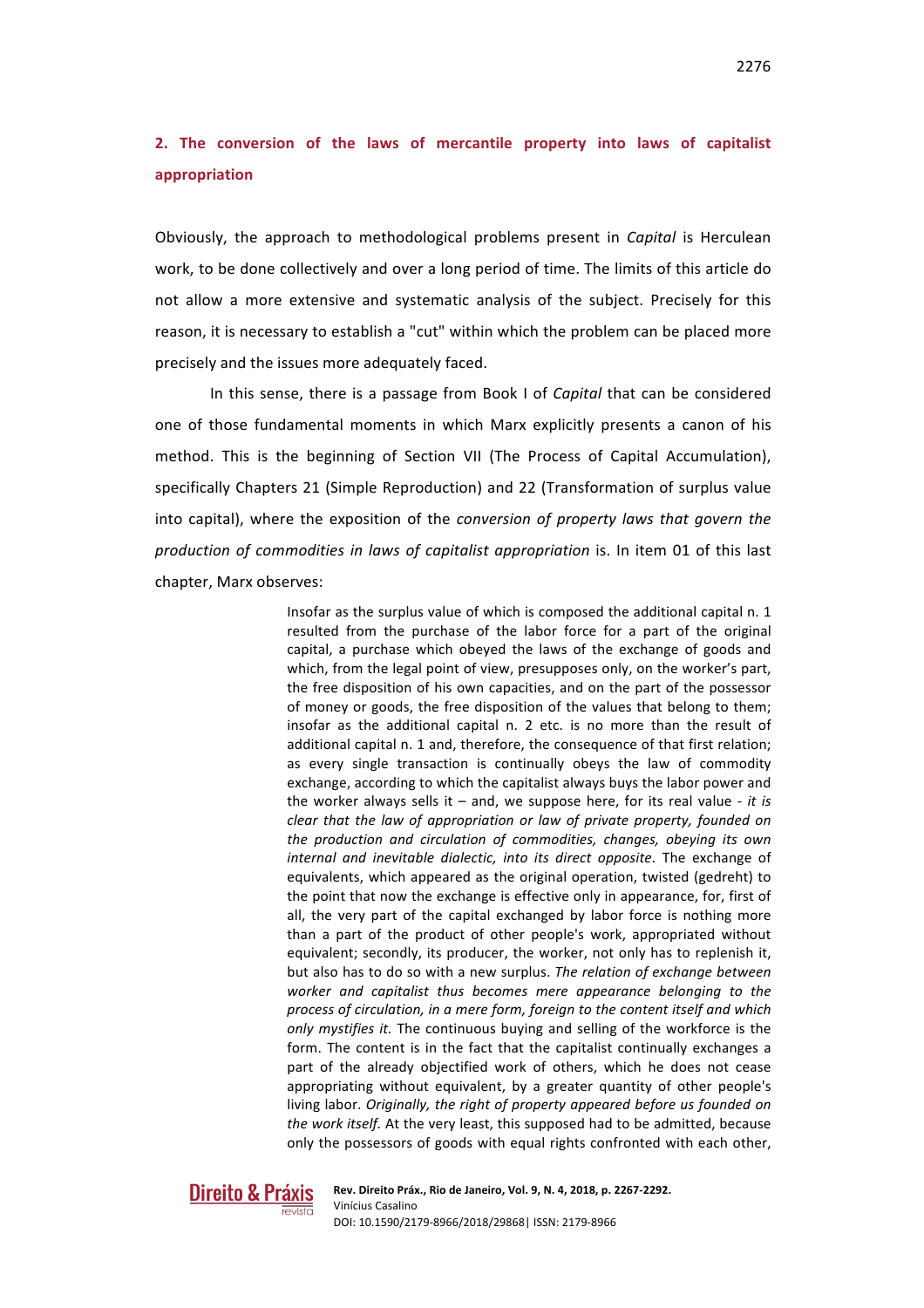but the means of appropriating the goods of others was only the alienation of their own merchandise, and this could only be produced through labor. *Now, on the contrary, property appears on the side of the capitalist, as the* right to appropriate other people's unpaid labor or its product; on the side of *the worker, as the impossibility of appropriating his own product. The* division between property and labor becomes a necessary consequence of a *law that apparently derived from the identity of both. Therefore, however* much the capitalist mode of appropriation appears to violate the general laws of commodity production, it does not derive at all from the violation, but, rather, from the observance of these laws (Marx, 2013, p.658-659, 1962, p.609-610, my emphasis). <sup>13</sup>

The reproduction of capital means nothing more than the *repetition* of the production process, that is, the *reiteration* of the movement carried out by the amount of value initially thrown into circulation and converted into means of production, raw materials, and labor power. Once the commodities resulting from the first act of production gave their "back flip", that is, they were converted into cash, the capitalist has in hand that amount originally invested, plus an addition, which consists of the surplus value. The continuation of this movement means a "new" production, but, *in the* same terms, that is to say, by *reiterating* the initial presuppositions - which configures, therefore, a *reproduction of capital*.

If the amount related to the produced surplus value is entirely consumed by the capitalist, not returning to the productive circuit, occurs what Marx calls *simple reproduction*; if, on the other hand, this surplus value or part of it is *reintroduced* into the production process, occurs the so-called *enlarged reproduction* or *accumulation* of *capital*. In both cases there is a reiteration of the presuppositions of existence of the capital: private ownership of the means of production in the hands of the capitalists; "freedom" of the worker in two senses, that is, separation in relation to the means of production and free availability of his labor power; integration of the worker into the means of production through a juridical contract "freely" agreed with the capitalist in the sphere of circulation.

From the point of view of the categorial presentation of the laws that govern capitalist production, the exposure of the *reproduction of capital* introduces an

 $13$  In a footnote to this passage, Marx notes: "The property of the capitalist over the product of the labor of others" is the strict consequence of the law of appropriation, whose fundamental principle was, on the contrary, the exclusive property title of each worker over the product of his own work ', Cherbuliez, Richesse or pauvreté, cit, p. 58, where, however, this *dialectical conversion* (dialektische Umschlag) is not properly developed "(MARX, 2013, p.659, note no. 23, 1962, p.610, note no. 23, emphasis mine). In the French edition Marx's comment appears like this: "L'auter sent le *contre-coupe dialectique, plus l'explicique* faussement" (MARX, 1971, p.27, note no. 01, my emphasis).

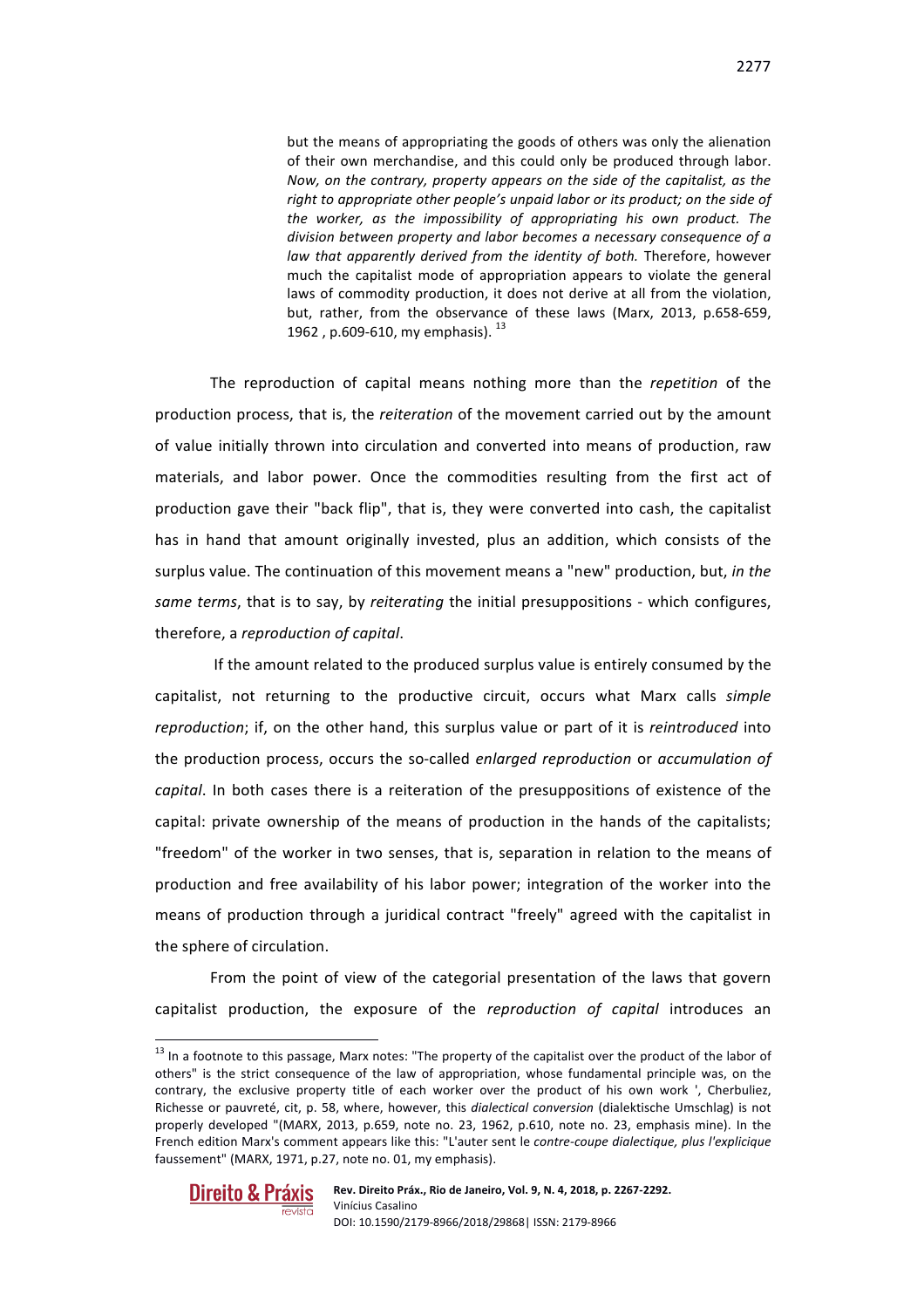important element. If the first moment of production still allows the presupposition that capitalist and labourer are freely in the market and exchange *equivalents*; therefore, that the original adjustment involves parts whose properties have their origin in the work itself (a "perfect" juridical transaction, based on equality of positions); the *repetition of production*, that is, the *reproduction of capital*, insofar as it implies the continuous extraction of surplus value, results in the inexorable result that, from a certain point of time on, the *total amount of value* inserted in the circuit came from the *work of others appropriated without equivalent*. A relation of *exploitation* is characterized, so that the initial assumption of equivalence can no longer be sustained autonomously.<sup>14</sup>

#### **3.** *Dialectical twist as interversion: critic*

The central point lies in the way in which this "conversion" should be apprehended, that is to say, its *specific categorial sense* and, from this apprehension, in inquiring what consequences it entails, from the methodological point of view, to the general understanding of the Marxian dialectical exposition. In other words, an *objective modification* of the laws that govern the capitalist production should be affirmed; or, on the contrary, the *dissolution* of the supposedly essential character of that phenomenon, in such a way that it starts being apprehended as mere *appearance* motivated by the movement of the circulation when captured in an isolated way? Certain readings see in this "conversion" a genuine *inversion*, relying, therefore, on the first of the points of view mentioned above. Ruy Fausto, by the way, points out:

> This change of perspective, which in reality represents an objective change in the meaning of the process, constitutes what Marx calls the interversion of the law of appropriation or of property, interversion whose two moments could be summarized as follows: a return of capital or each return of capital obeys the law of appropriation or of property of the mercantile economies, law according to which the appropriation of the products is made by the

 $14$  Here is the starting point for the answer to the question formulated by Edelman: "Seeing things closely, we do not know very well how and under what precise legal forms the extraction of surplus value operates. And this semi-ignorance blinds us to the very force of these forms, these techniques, to their concrete and ideological effectiveness. For example, do we really know that the labor contract is linked to the capital and how the right to property is linked to the labor contract? We know nothing at all, except the banalities with which we are cumulate: the labor contract introduces a 'false' equality between the parties, the will of the worker is a 'fiction' ... trivialities with which we are lazily contented because of the lack of going see in practice how things really happen"(Edelman, 2016, p.27).

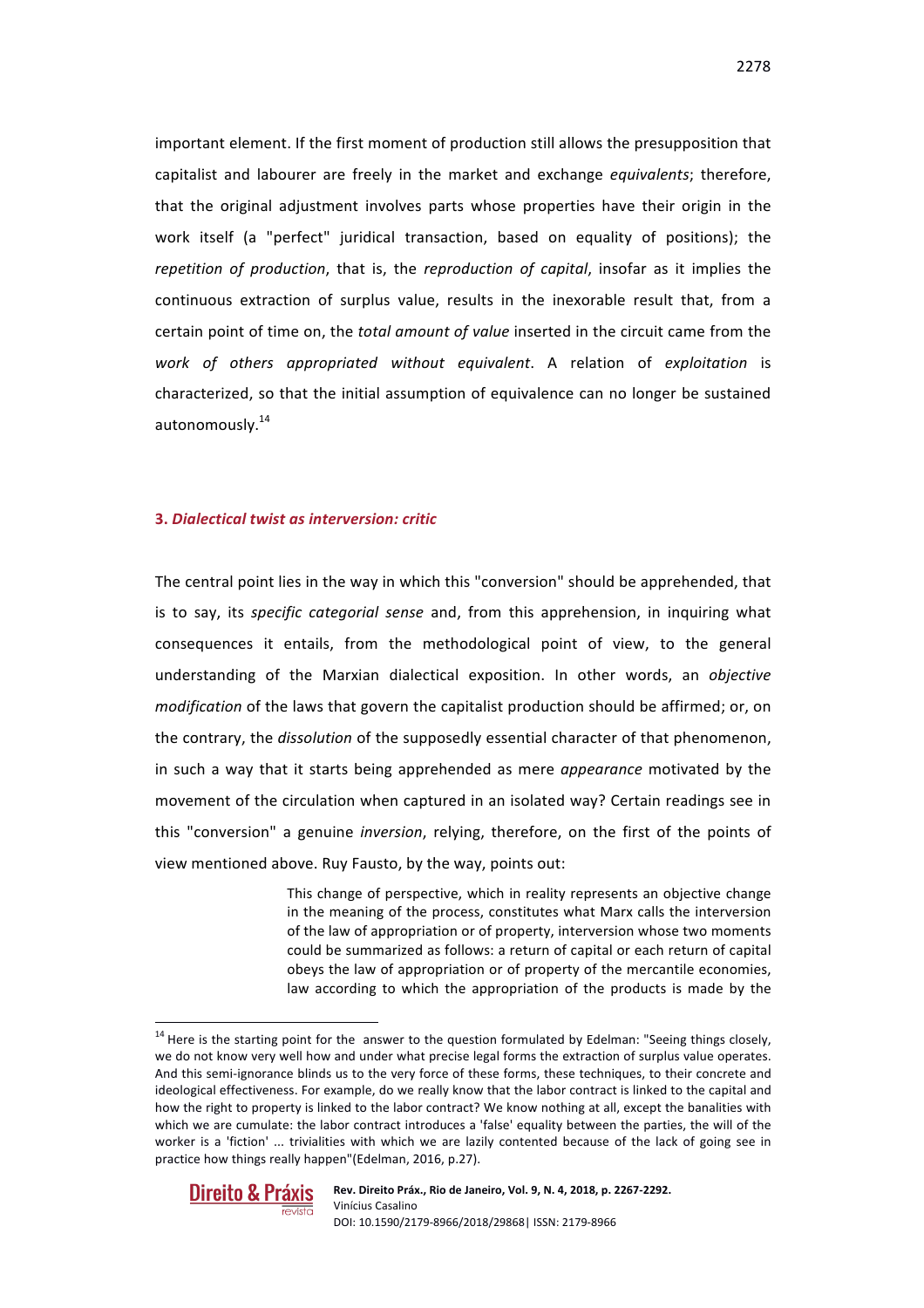exchange of equivalents and depends, in the last instance, of the proper work. But the repetition of capital returns - and therefore the repeated fulfillment of the law of appropriation by labor and by the exchange of equivalents – interverses (*interverte*) this law in the law of capitalist appropriation, appropriation without equivalent of the work of others (FAUSTO, 2015, p. 76). $^{1}$ 

Well then, two problems come up right away. Firstly, to what extent is it correct to assert that "a return of capital or every return of capital obeys the law of appropriation or of property of the mercantile economies", "according to which the appropriation of the products is done by the exchange of equivalents"?

Well, in chapter 5 of Book I of *Capital*, Marx presents the *production of absolute* surplus value, in which he makes explicit the difference between the labor process that results in the *formation of value* and that which results in the *valorization of value*. In that one, the process continues until the moment in which the value of the labor force is replaced by an *equivalent* of what was paid by the capitalist to the worker; in the second, the process lengthens to such an extent that the value produced *exceeds* the value of the labor force, *surpassing* that initial relation of equivalence and giving rise to the absolute surplus value, the "hard core" of the capitalist mode of production.<sup>16</sup> Furthermore, in chapter 14 of Book I, Marx observes:

> The extension of the working day beyond the point at which the worker would have produced only an equivalent of the value of his labor power, accompanied by the appropriation of this surplus labor by capital - in this consists the production of the absolute surplus value. It forms the general *basis* of the capitalist system and the starting point of the production of the relative surplus value. In this last one, the working day is from the beginning divided in two parts: necessary work and surplus work. In order to prolong the surplus work, the necessary work is reduced by methods which permit to produce the equivalent of the salary in less time. The production of the absolute surplus value revolves only around the duration of the working day; the production of relative surplus value fully revolutionizes the technical processes of labor and social groupings (MARX, 2013, p.578, 1960, pp. 532/533, my emphasis).

is nothing more than a process of value formation that extends beyond a certain point. If such a process does not exceed the point at which the value of the labor force paid by capital is replaced by a new equivalent, it is simply a process of value formation. If it goes beyond this point, it becomes a process of valorization "(MARX, 2013, p.271; 1960, p.209).



 $15$  "The denial of the law of appropriation of the simple circulation, and of its foundation, the exchange of equivalents, is then consummated. The law of appropriation for own work and the exchange of equivalents becomes the law of appropriation without exchange of the work of another. This is what Marx calls the "interversion of the laws of the property of the production of commodities into laws of capitalist appropriation" (W. 23, K. I, page 605. Oeuvres, Économie I. Op. Cit., P 1081). And what is important in this inversion - and that is why there is strictly inversion - it is that the inversion is made by the very application of the laws of simple circulation"(FAUSTO, 2015, p.276, emphasis mine).<br><sup>16</sup> "Well, if we compare the process of value formation with the valuation process, we will see that the latter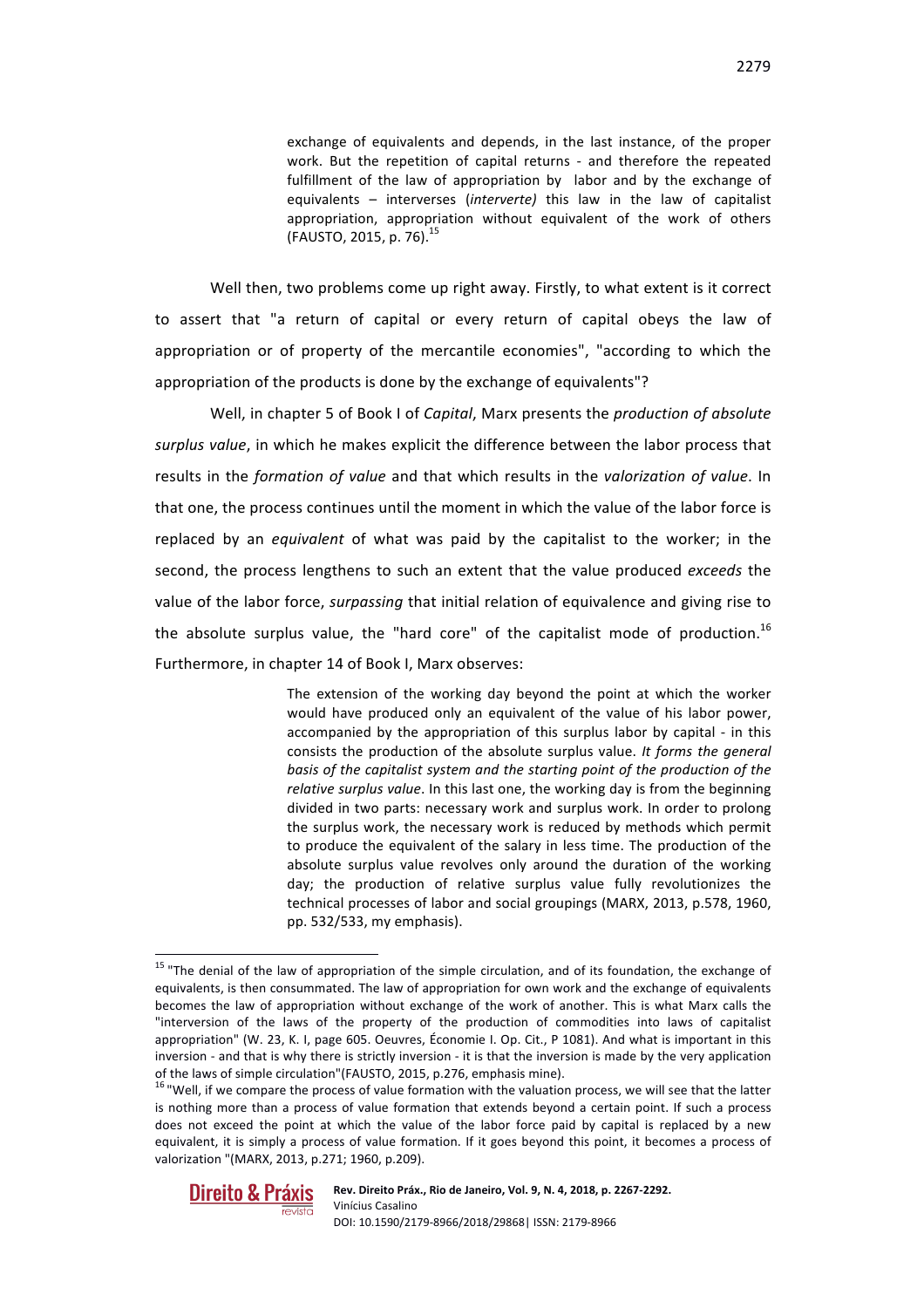#### And, at the beginning of Section VII, the author explains:

The transformation of an amount of money into means of production and labor power is the first move made by the amount of value that must function as capital. It acts in the market, in the sphere of circulation. The *second phase of the movement, the production process, is completed as* soon as the means of production are converted into commodities whose value exceeds the value of their constituent parts and, thus, contains the *originally advanced capital plus a surplus value*. Then, these goods have, in their turn, to be thrown back into the sphere of circulation. The goal is to sell them, accomplish their value in cash, convert that money into capital again, and so on. This cycle, always going through the same successive phases, constitutes the circulation of capital (MARX, 2013, p.639; 1960, p.589, my emphasis).

It becomes clear that the first "act" of production, that is, the first "return" of capital, or every "return" of capital, produces, in an *autonomous* way, that is, independently of so many other returns, the *surplus labor*, thus, the substance of surplus value. In this way, the overcoming of the equivalence relation, that is, the violation of the law of mercantile appropriation, occurs immediately, in the *production* of capital, and not in its *reproduction*.

Secondly, it does not seem appropriate to state, as Fausto does, that the reproduction of capital makes the law of appropriation by self-labor and exchange of equivalents *become* the law of appropriation without exchange of the work of others. Because this law, it is worthy to say, the *law of capitalist appropriation*, is already operating since the moment when the first amount of value, in the form of money, is exchanged for means of production, raw materials, and labor power to initiate productive process of increase of value.<sup>17</sup> It is not reproduction that "violates" the law of equivalence; the production of capital does so. Therefore, it seems more appropriate to affirm that that, the reproduction, instead of printing on the process "certain new characteristics", actually "dissolves the apparent characteristics that it had when it *passed in isolation*" (MARX, 2013, p.642 , 1960, p.592).

Thus, it is to be considered that the sortal sense of the *dialectical torsion* by which the *law of mercantile property* "changes" into its direct opposite, that is, into the *law* of capitalist appropriation, must not be understood as an *interversion* in the sense of a *essential* modification of the process, but rather as a conversion in the *materialistic sense*, that is to say, a modification by which the *phenomenon* projected by the sphere

<sup>&</sup>lt;sup>17</sup> Even though this amount of money *appears* simply as money and not as capital.

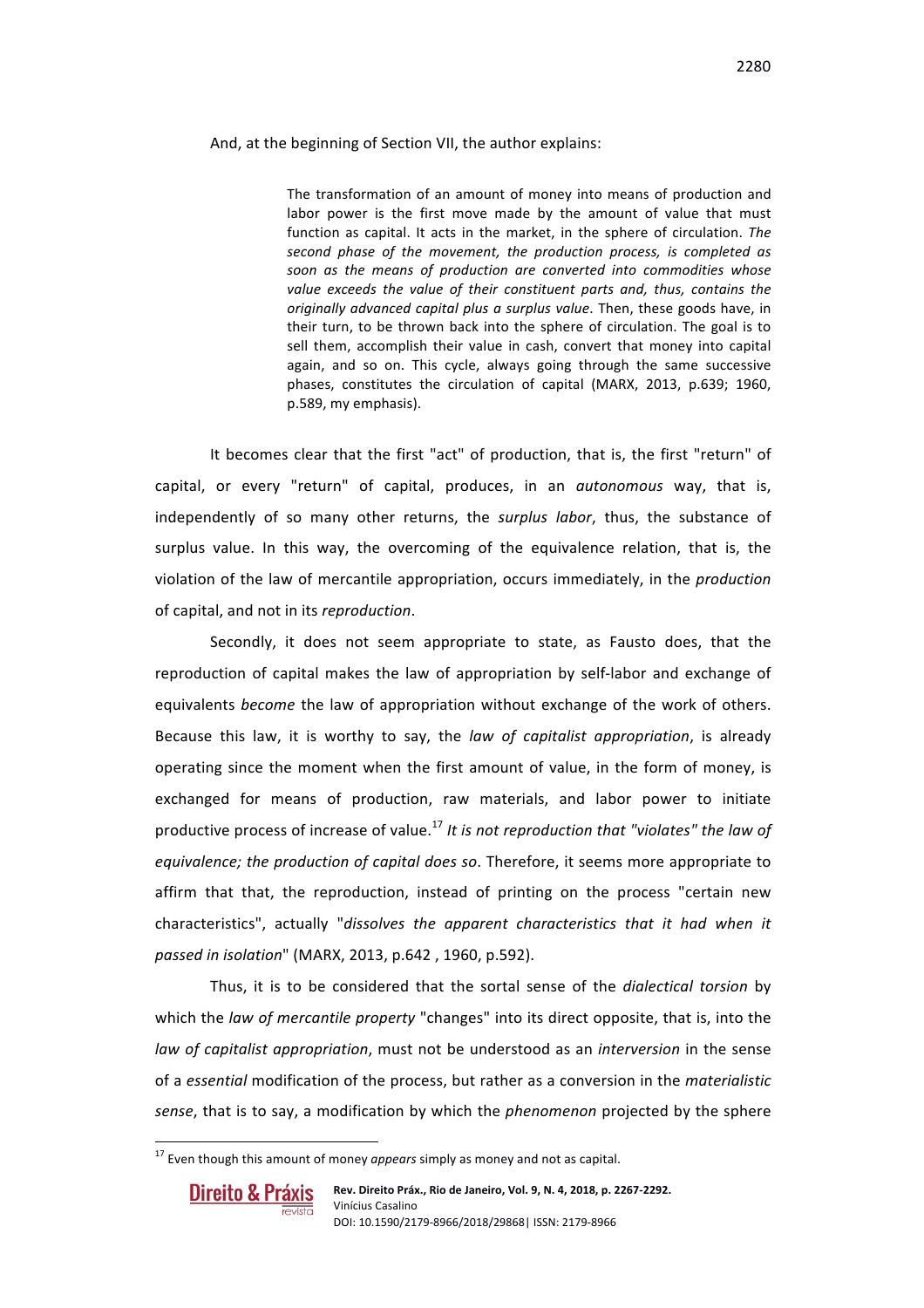of circulation, that is, the relation of equivalence between capitalist and worker, is perceived as *inverted appearance of the exploratory productive moment*, this one of an essential nature.<sup>18</sup>-<sup>19</sup>

#### **4. Dialectical torsion and juridical form: capitalist private property**

Chapter 22 of Book I of *Capital*, in which the transformation of surplus value into capital is presented, introduces some important questions to the Marxist critique of law, which, however, have passed relatively unnoticed. The conversion of the property laws that govern mercantile production into laws of capitalist appropriation imposes upon the law of the society of capital certain fundamental characteristics. The way in which this *conversion* is aprehended, in turn, produces an impact on the analysis of juridical relationships, sloping it (the analysis) in the idealistic or materialistic sense, as the case may be.

The fundamental Marxist conception of law is found, evidently, in *Capital<sup>20</sup>*. At the beginning of chapter 02 (*The process of exchange*), of the Book I, Marx remarks:

> The commodities cannot go to market and make exchanges of their own account. We must, therefore, have recourse to their guardians, who are also their owners. Commodities are things and therefore without power of resistance against man. If they are wanting in docility, he can use force; in other words, he can take possession of them. In order that these objects may enter into relation with each other as commodities, their guardians must place themselves in relation to one another, as persons whose will resides in thse things, and must behave in such a way that each does not appropriate the commodity of the other, and part with his own, except by means of act done by mutual consent. They must, therefore, mutually recognize in each other the right of private proprietors. This juridical relation, which thus expresses itself in a contract, whether such contract, be part of adeveloped legal system or not, is a relation between two wills, and *is* but the reflex of the real economical relation between the two. It is this economical relation that determines the subject matter comprised in each

both the determinations of the circulation of goods and those that reverse it "(GRESPAN, 1999, p.117). <sup>19</sup> It can be seen, then, that the answer to Edelman's pertinent inquiry goes beyond simply "going seing in practice how things really happen." It inexorably includes a rigorous "dip" in critical-theoretical analysis and an absolutely necessary incorporation of the "questions of method" that make up Marxian work.  $20$  By the way, check out: (CASALINO, 2016).



 $18$  The analysis follows that of Grespan: "The proposition of the formal principles of the simple circulation does not imply for Marx, therefore, that in fact exists, has existed or will exist a society established solely on them. On the contrary, the development of its determinations necessarily leads to the conditions in which, in the exchange between capital and labor force, these principles are 'twisted' and inverted. Thus, their conservation in the sphere of circulation and their denial of valorization are distinct and equally valid moments in the Marxian reconstitution of capitalist production. This production, taken as a whole, involves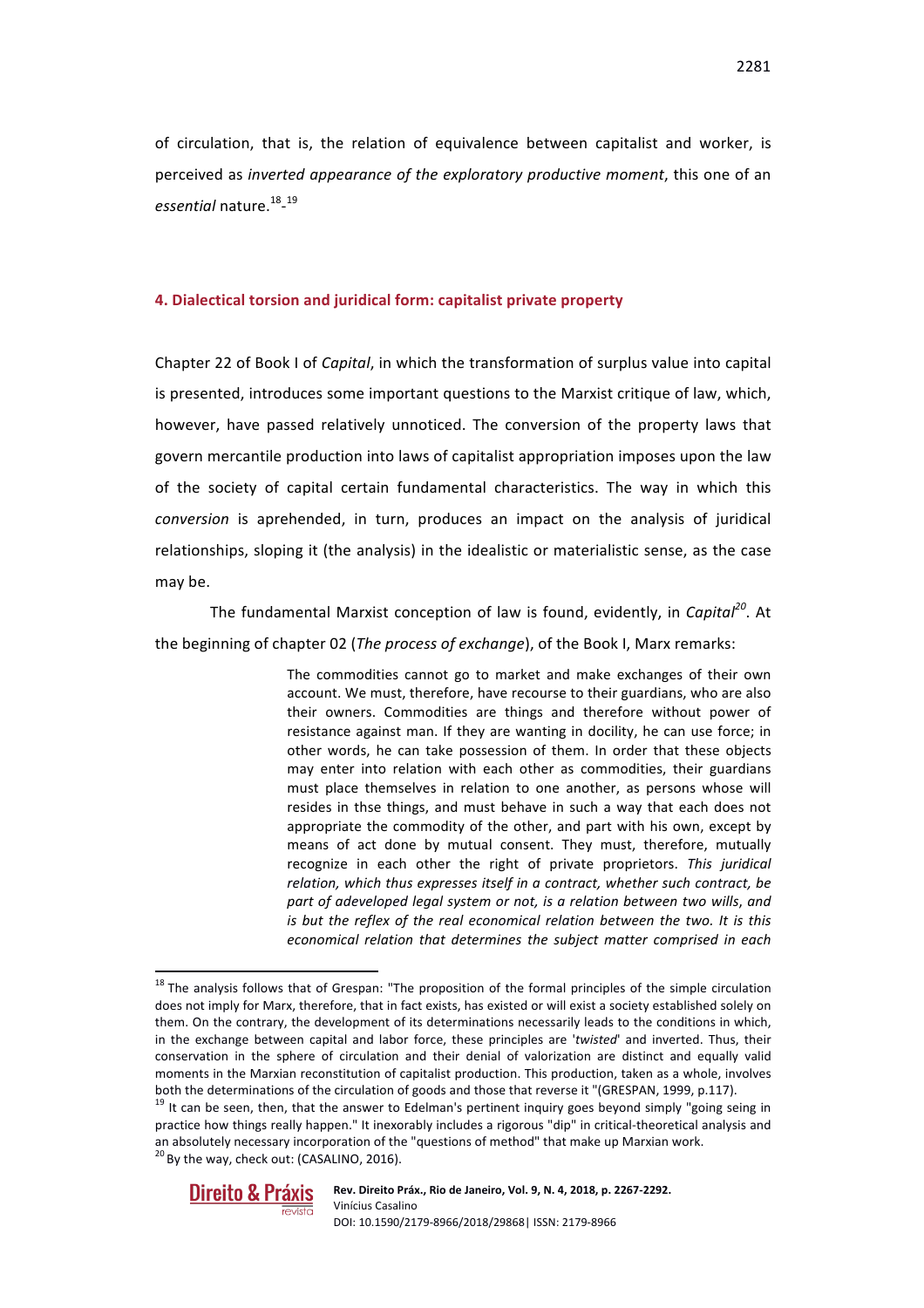*such juridical act.* (MARX, 2013, pp. 159-160, 1962, pp. 99-100, my emphasis).

For Marx, the Law is a *social relation* characterized by the equivalence of positions, that is to say, by the reciprocal consideration of equality, freedom and property, which qualifies the possessors of commodities when they are in the market. The relative autonomy that their wills extract on the occasion of the exchange - in the sense of being able to discuss prices, forms of payment, etc. under close limits. - gives rise to the *appearance* that they move the mercantile circuit, when, in fact, they are moved by it. The possessors appear as *persons*, beings endowed with "natural rights": freedom, equality, autonomy of the will and private property based on the exchange of equivalent values, derived from their own work.

The first author of the Marxist camp to grasp the peculiarity of the sense of juridical form in Marx was, as we have said, Pachukanis. In his work *General theory of law and Marxism*, the Russian associates, for the first time, the figure of the *possessor of the commodity* to that of the *subject of law*, central category for the traditional theories of law. In these, however, the genesis of the *person* is found in idealistic presuppositions, such as the "natural right" or the "norm" positivated by the State. Pachukanis is the pioneer in demonstrating the material-economic conditioner of that juridical figure:

> In this way, the social bond between people in the production process, reified in the products of labor and which takes the form of an elementary principle, requires for its realization a particular relationship between people as individuals who have products, as subjects "whose will resides in these things "(...) Therefore, at the same time that a product of labor acquires property of commodity and becomes a value holder, man acquires a value of subject of right and becomes holder of rights (PACHUKANIS, 2017, p.120; 2003, p.112).21

Nevertheless, although there are divergences in the field of Marxist researches<sup>22</sup>, it can be affirmed, with some confidence, that conception of law in Marx

 $22$  For Márcio Naves, for example, there would be a homology between Pachukanis's analysis and Marx's analysis: "We can say that Pachukanis's conception corresponds entirely to the reflections that Marx develops, especially in the *Grundrisse* and in *Capital*, related to the central place that the analysis of the form occupies to understand the capitalist social relations "(NAVES, 2000, p.48).



 $21$  The author notes: "After Marx the fundamental thesis, namely, that the juridical subject of the theories of law is in a very intimate relationship with the owner of the goods, it did not need not be demonstrated again" (PACHUKANIS, 1988, p. .08; 2003, p.36) - "Depois de Marx a tese fundamental, a saber, de que o sujeito jurídico das teorias do direito se encontra numa relação muito íntima com o proprietário das mercadorias, não precisava uma vez mais ser demonstrada".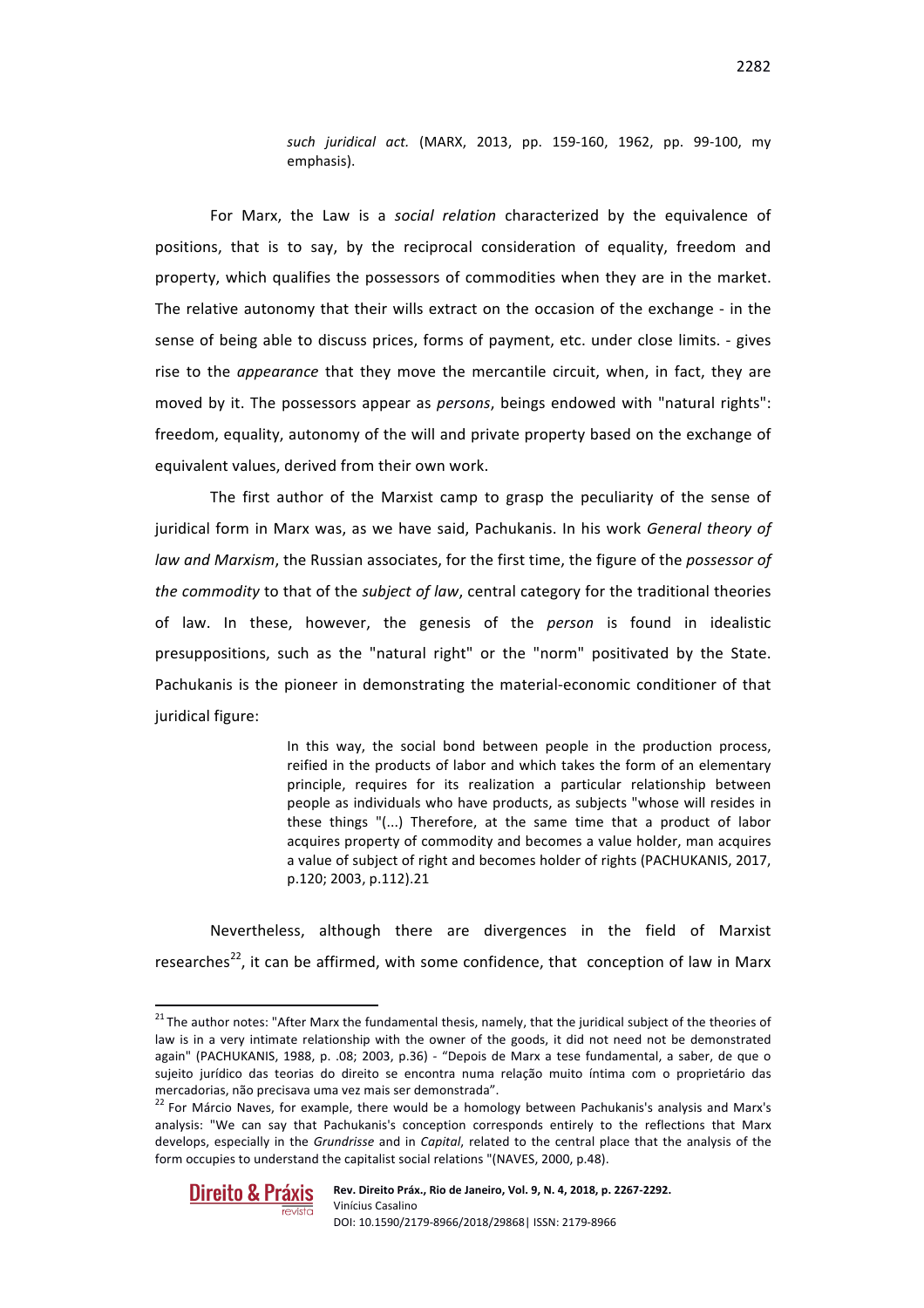advances far beyond Chapter 02 of Book I of *Capital*. In fact, the specific meaning of the juridical form for the German can only be fully attained at the end of Book III when the relations of production and circulation of capital are fully developed. The analysis of Pachukanis, on the other hand, accompanies the Marxian conception present, above all, at the beginning of Book I, that is, in the presentation of the phenomena of exchange and circulation. Thus the Pachukanian point of view of *private capitalist property*, although departing from the circulation of commodities, does not fully develop the dialectical potentialities of the concept, that is, it does not adequately present the way in which the *appropriation* of *surplus value*, which essentially consists in a relation of *exploitation*, not only coexists, but also comes to the surface, that is, it is *constituted* by means of a social relation marked by the *equivalence* of values. In other words, the absence of proper development grounded in the Marxian presentation of *dialectical conversion* gives the Pachukanian analysis some weakness as regards the explanation of the form of private property under the regime of capitalist accumulation. See, for example, the following passage:

> Capitalist property is, in essence, the freedom to transform capital from one form to another and to transfer it from one sphere to another in order to obtain maximum easy profit. This freedom to dispose of capitalist property is unthinkable without the presence of individuals deprived of property, that is, of proletarians. The juridical form of property is in no way at odds with *the expropriation of large numbers of citizens. This is because the capacity of being a subject of law is a purely formal capacity*. It qualifies all people as equally "worthy" of being proprietaries, but by no means makes them proprietaries. The dialectic of capitalist property is magnificently represented in Marx's *Capital*, either in what it assumes the "immutable" form of law, or when it opens its way through violence (period of primitive accumulation) (PACHUKANIS, 2017, pp. .132-133; 2003, p.127, my emphasis).

It can be seen that the Pachukanian exposition is in accordance with Marx's presentation, and, however, it remains *insufficient*. The juridical form of capitalist property does not really contradict the fact of expropriation, as Pachukanis asserts. However, it is necessary to go further and demonstrate *for what reason* this does not occur, that is, to accurately present precisely the *dialectical torsion* that translates the passage from the laws of mercantile property to the laws of capitalist appropriation.<sup>23</sup>

<sup>&</sup>lt;sup>23</sup> The *essence* of capitalist property is not simply the "freedom to transform the capital from one form into another and to transfer it from one sphere to another." This "freedom" is an *essential* characteristic of the form of mercantile *property. Capitalist* property *preserves* this freedom and *adds* to it the extraction of surplus value, that is, the relation of *exploitation* (*Aufhebung*, but in the materialist sense). Now, where

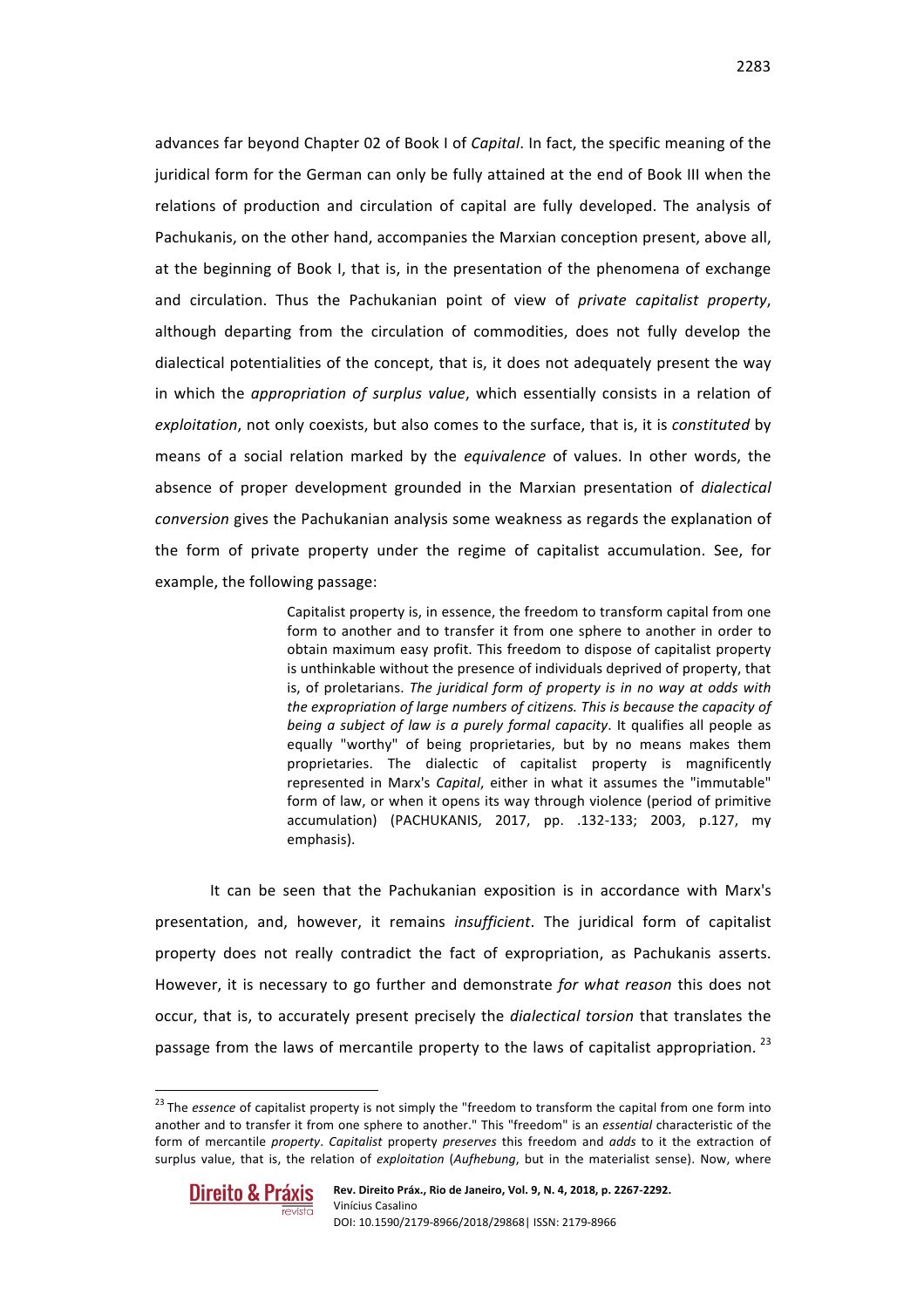This development is absent, in general, from the Pachukanian exposition, what leads to the opening of certain theoretical "flanks" that allow either the frontal attack to his theoretical position, or the insufficient and "deviant" interpretation of his strictly Marxist point of view.

Thus, the central problem revolves around the *specific form* of *the relation of capitalist property*, whose adequate presentation of the conceptual elements depends on the way in which the dialectical connection between the spheres of circulation and production is apprehended. If this connection is apprehended in an abstract way, shutting one's eyes to the dialectical peculiarity of its constitutive nexus, then, as Marx affirms, the perception that the parts that are in the market are legitimate owners of their respective value-forms (labor power and money) assumes an *essential* character, so that the *law of commodity exchange* remains intact and the bonds of equality, freedom and property based on labor itself are respected. If, however, the relation between capital and labor is observed from the point of view of the production of the surplus value (retained, *before the reproduction of capital*), the *negation* of the equivalence relation is reaped, its merely *apparent* nature, and, therefore, the essentially exploratory character of capitalist production. The juridical form of the capitalist property relation is constituted precisely through that *dialectical conversion*, so that its mode of being consists precisely in projecting the appearance of a relation of law based on the equivalence of positions, while keeping obscur, however, the *essential* relation, exploratory, of extraction of surplus value.

#### **5.** The critique of the Marxist criticism of Law

Pachukanis's approximation, between legal and mercantile forms, opened the flank for the claim that his theory could be described as "circulationist", as it would have made the law derive from forms produced by *circulation*, not by production, as indicate Marx's observations. The accusation of "circulacionism", however, was answered, at least in

 



there is freedom there is no exploitation and where there is exploitation there is no freedom, *except* if the expropriation not only coexist, but also be *consisted* of that freedom. Thence the richness of the Marxian presentation of *dialectical conversion*, which allows us to grasp, at once, both the *appearance* and the essence of capitalist property.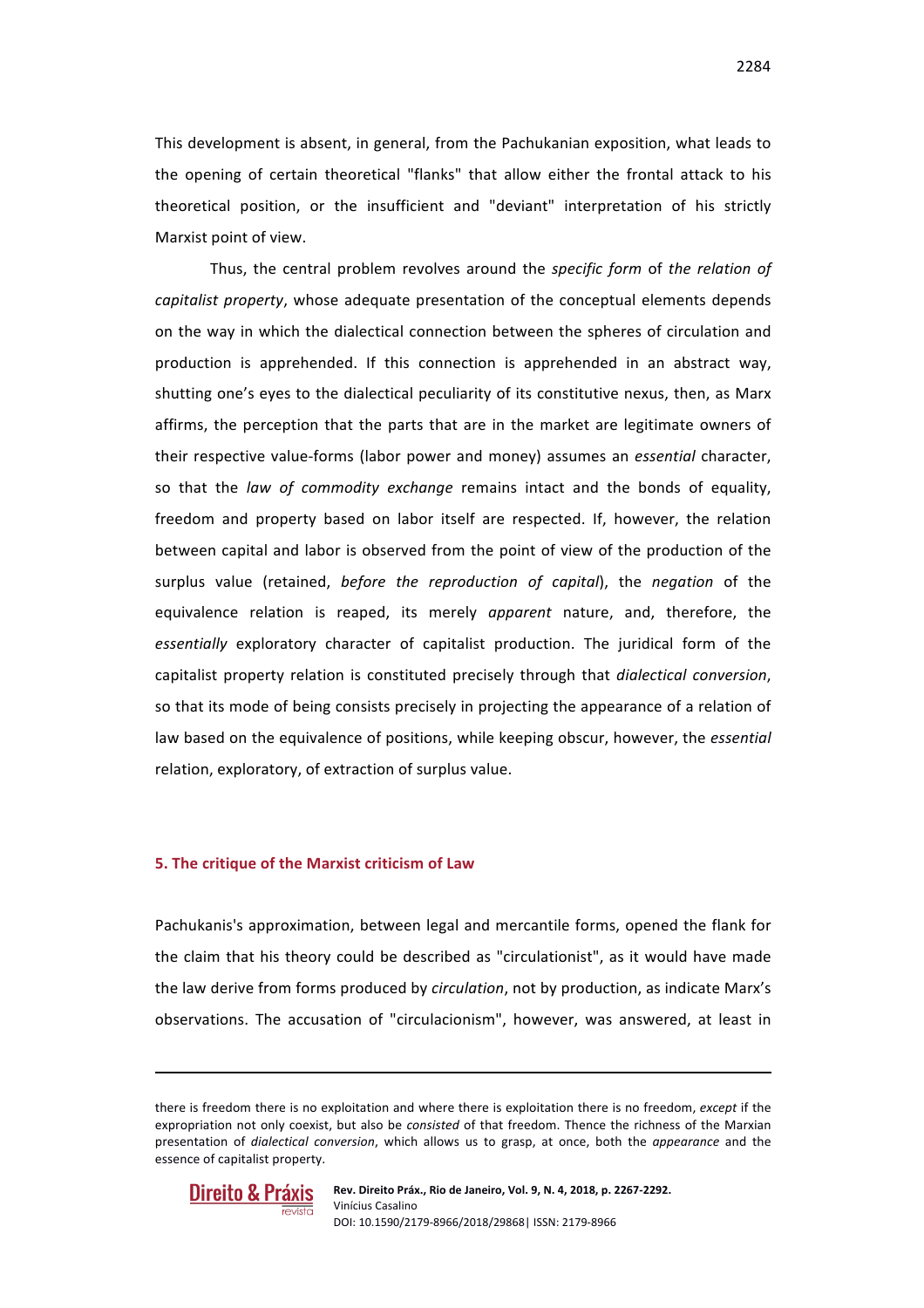Brazil, with a formulation that takes root in the work of Althusser. In fact, it prevails on the national scene today an interpretation of Pachukanis's work based on the Althusserian paradigm of fierce criticism to the "Hegelian inheritance" supposedly present in Marx's dialectic. By the way, Márcio Naves sustains:

> "It is true that there is, for Pachukanis, a relation of immediate determination between juridical form and form of the commodity, as we have seen, but the determination in Pachukanis is, in fact, an *overdetermination*. The sphere of circulation, which directly determines the forms of law, is in turn determined by the sphere of production, in the precise sense that only the specific process of capitalist organization of labor allows the production of commodities as such, that is, as a result of a work that is limited be to pure undifferentiated expenditure of laborpower"(NAVES, 2000, p.72).  $24$

Although the answer seems convincing, it is marked, however, by a problem of "birth": its foundation is related to the concept of *overdetermination*, presented by Althusser in *For Marx*:

> This *overdetermination* becomes inevitable and thinkable, as long as is recognized the real existence, largely specific and autonomous, irreducible to a pure *phenomenon*, of the forms of superstructure and the national and international conjuncture. We must then go to the end, and say that this overdetermination does not confine itself to the seemingly singular or aberrant situations of history (for example, Germany), but that it is *universal*, that economic dialectic never acts *in a pure state*, that never in history one sees those instances which are the superstructures, etc., respectfully depart when they have done their work or dissipate as their pure phenomenon to let advance in the real path of the dialectic His Majesty the Economy because the Times would have arrived. Neither in the first nor in the last moment does the solitary hour of the "last instance" ever sound (ALTHUSSER, 1979, p.99). $^{25}$

This notion of *overdetermination*, by which is recognized the *real*, largely specific *and autonomous existence of the forms of superstructure*, when applied to the analysis of Pachukanis's theory, does not fail to suggest a *section*, that is, a *rupture*, between economic relations of production and juridical relations.<sup>26</sup> Thus, instead of highlighting

*essence proper to the specific elements of the superstructure*"(ALTHUSSER, 1979, pp.99/100)".<br><sup>26</sup> The situation is such that François Dosse does not succeed in locating Althusser in the context of French structuralism: "Althusser replaces the mechanistic vulgate of the theory of reflex with a structured totality in which meaning is a function of the position of each of the instances of the mode of production. Thus, Althusser recognizes an efficacy of the superstructure, which in some cases may be in a dominant position



<sup>&</sup>lt;sup>24</sup> In a note, the author explains the origin of the concept of *overdetermination*, foreign to Marxism: "This concept, of Freudian origin, was used by Louis Althusser in *Pour Marx*, Paris, Maspero, 1977" (ibid., Note 39). It should be noted that the opening to an "ashamed structuralism" is clear.

<sup>&</sup>lt;sup>25</sup>Ahead, he remarks: "(...) it must first be said that the *theory of the specific efficacy of superstructures and other 'circumstances' remains largely to be elaborated*; and before the theory of its efficacy, or at the same time (because it is by the observation of its effectiveness that its *essence* can be attained) the theory of the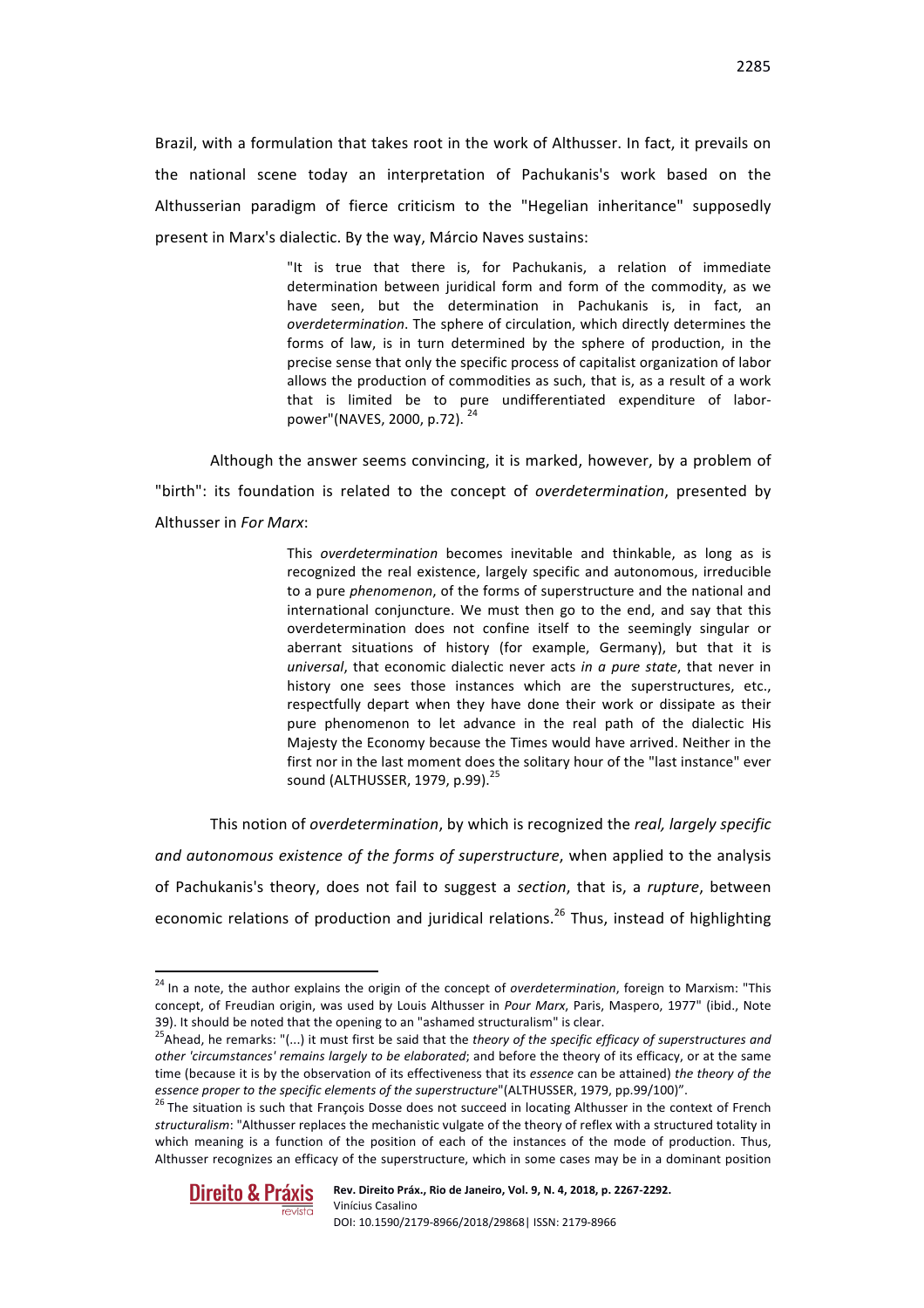the *dialectical torsion* presented by Marx (that is, the *specific link* through which property based on self-labor *becomes* the appropriation of the work of others), it proceeds precisely to its *concealment*.

Now, insofar as the juridical form is determined in the "last instance" by the productive sphere; that the relations of law, therefore, have a "relative" *autonomy*; the perception that mercantile property laws, based on positions of equivalence, are in fact *essential laws*, is intensified, that is, the only existent in the actual reality of capitalism. Thus, the whole effort of Pachukanis, who attempts to reconcile the *equivalence* of circulation with the *exploitation* of production (although in not very dialectical way, by the way) ends up simply ignored, since a "deviation" is made, that is, "eludes" the confrontation of the problem by suggesting a second-degree juridical derivation.

In this context, Faust's criticism of Balibar's Althusserian interpretation  $(1980)^{27}$ regarding the analysis of the *reproduction of capital* could help us to confront the reading that is seen in Pachukanis's work the presence of the so-called "overdetermination":

> In fact, Balibar *does not present the relation between the two moments (the moment of an isolated return and that of reproduction)* as a relation of *contradiction, or, if one wishes, it does not present the passage in terms of* an interversion. It will be searched uselessly in his text - which is explained the presentation of the interversion of the laws of appropriation in terms of *contradiction*. The concept that presupposes the analysis of Balibar is not that of contradiction, but that of *rupture* or *cut* (...) Who says contradiction (dialectic) says "tension", separation, but also union between two terms. Whoever says rupture, cut, says "separation": each term "outside" the other. In fact, if the relation between the two moments is a rupture, there can be no position of the passage - a cut a break is an emptiness - and that there is no position of the passage means that the first moment is out of the second, the second can only appear as a *result* (in an abstract sense), which *replaces* the first (...) Well, it is only if the second moment, even though contradicting the first, *retains it as a denied moment* (or, if one wishes, it is only if the contradiction is thought in terms of *Aufhebung*) that one could say that the working class loses its product. If all the continuity between the two moments is broken, even the continuity in the discontinuity that characterizes the Aufhebung, only the *interverted appropriation* will be apprehended and not the *interversion of appropriation*. It is finally the only result that Balibar obtains. An inverse error to the one who incurs the anthropologist reading of the interversion, which makes the first moment

<u> 1989 - Andrea San Andrew Maria (h. 1989).</u><br>1900 - Andrew Maria (h. 1980).

<sup>2007,</sup> p. .394-395, emphasis mine).<br><sup>27</sup> The passage that Faust sees is: "These analyzis are, therefore, those in which Marx shows us the transition movement (but this transition is a rupture, a radical innovation) from a concept of production as an act, objectification of one or more subjects, to a concept of production without subject, which determines in certain classes as their own functions "(BALIBAR, 1989, p.230).



and, in all cases, appear in a relation of relative autonomy in comparison with the infrastructure "(DOSSE,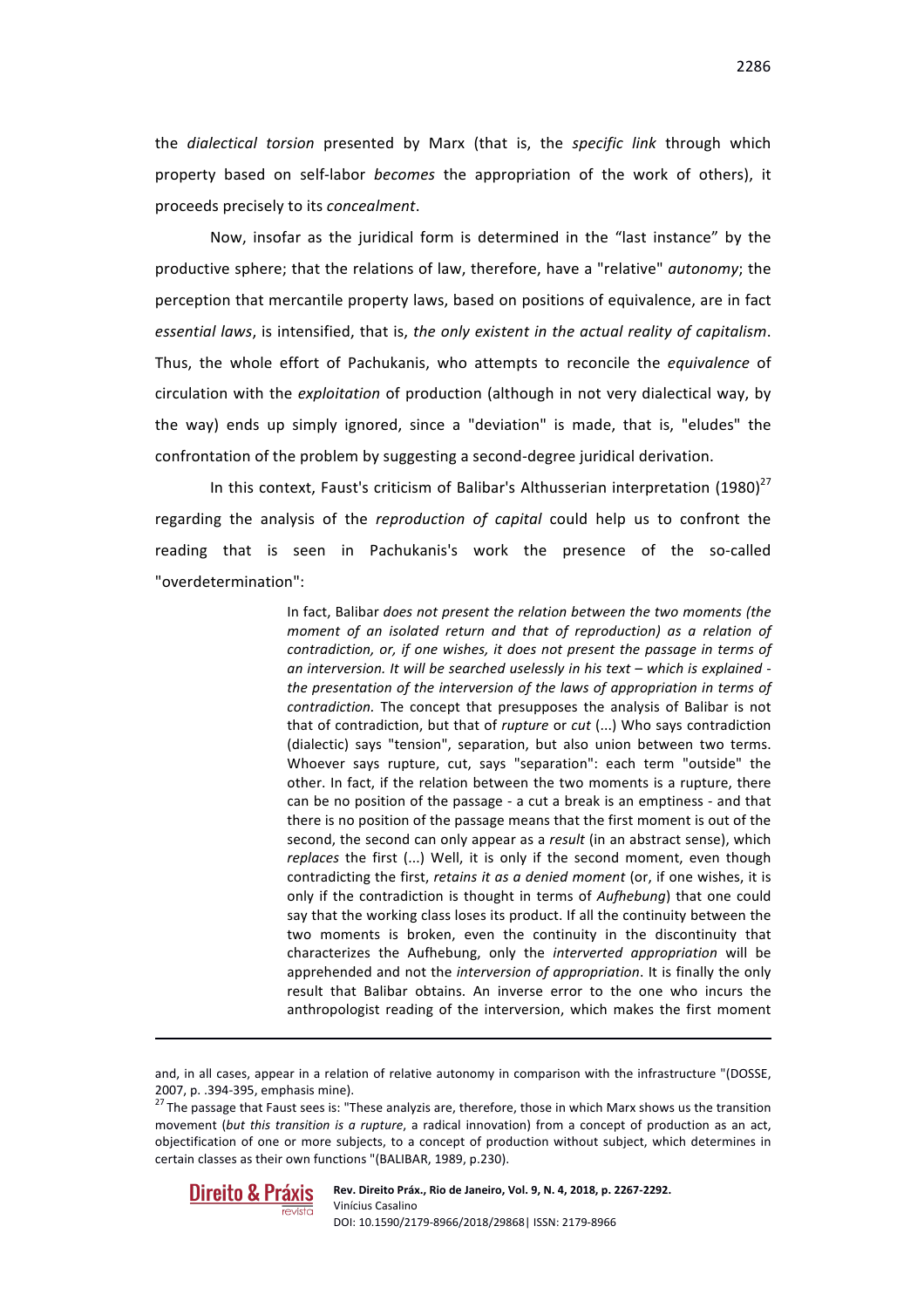the *foundation* of the second - what is absolutely not supposed here - and of the interversion not a negation (also in the logical sense), but a simple real inversion (in a weak sense, without implying a logical negation) of the founding movement (FAUSTO, 2013, p.77 / 78, passim).

Faust's criticism, however, though it seeks to offer a dialectical answer to the problem, fails to adequately solve it, since he spares, to some extent, the *materialistic* elements that characterize the Marxian presentation. Assuming, as we have seen, that "interversion" occurs only at the moment of *reproduction*; that, therefore, the "dialectical torsion" to which Marx refers only takes place in the "second return" of capital, Fausto makes imperfect the Marxian presentation of the *production* of absolute surplus value, that is, precisely the moment at which capital draws from the worker *more* work than the one that simply restores the value of his workforce. Now, the dialectical torsion occurs on the occasion of the production of capital, and not of its *reproduction.*

From the perspective of Faust, however, the sphere of circulation, which sustains the autonomous existence of the law of mercantile property, ends up retaining some *essentiality*, that is, some level of *disconnected reality of the productive moment* (this one a fundamental element through which approach you take the *apparent* character of that law). Thus, if Fausto's point of view, on the one hand, generates a gain, that is to say, it avoids the isolated apprehension of *inverted appropriation*; on the other hand, it *reifies the interversion of appropriation*, since it diminishes the importance of the *production* of capital in the Marxian presentation, transferring this *enlightening* status (in the sense of thinning the appearances), at the time of reproduction.

Thus, it is necessary to reiterate some decisive points: firstly, to remember that the *dialectical conversion* by means of which the law of mercantile property is transmuted into a law of capitalist appropriation still operates at the moment of the *production* of capital (of its "first return"), in the way that exposition of the reproduction of capital only *consummates* the dialectical presentation of this *torsion*; secondly, Fausto's point of view, insofar as he locates this "interversion" at the moment of *reproduction*, attributes to the law of mercantile property some *essentiality*, therefore, an existence to some extent disconnected from the moment of production; finally, the answer to the circulacionist critique to Pachukanis's theory, because it is founded on the notion of *overdetermination*, in addition to making not viable a dialectically adequate

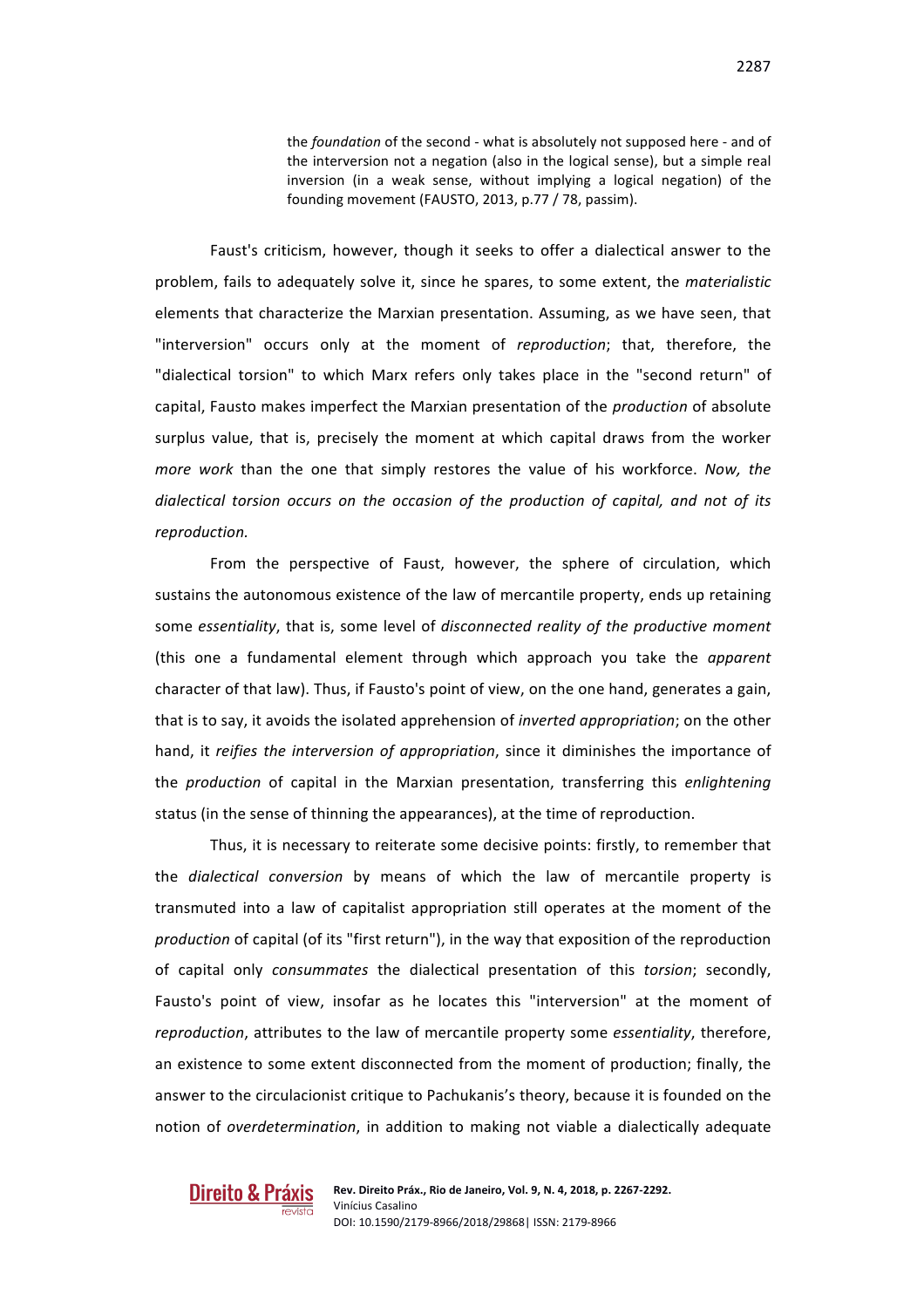argument, produces inverse effect, that is to say, conceals the rational node of the dialectic, through which a response based on the materialist conception could be adequately formulated.

#### **Conclusion**

To the question "what method did Marx conceal?",<sup>28</sup> one must answer: his own. The meaning of this "concealment" still needs to be unraveled, but the suggestion that the object of concealment would have been the Hegelian dialectic does not make much sense, unless one intends to be "more realistic than the King." In fact, in a letter to Kugelmann, concerning a "well-known" figure of Marxism, Marx clarifies:

> I can now understand the curiously embarrassed tone of Herr Düring's criticism. He is usually a very presumptuous and impudent individual who presents himself as a revolutionary in political economy. He did two things. He first published (starting with *Carey*) a *Critical Fundament of Political Economy* (about 500 pages) and then a new *Dialectic of Nature* (against the Hegelian). My book burned him from both sides. He reported this because of his aversion to Roscher etc. For the rest, partly intentionally and partly for lack of insight, he makes mistakes. He knows very well that my method of *development is not Hegelian, since I am materialist and Hegel is idealistic.* Hegel's dialectic is the basic form of all dialectics, but only after it was extirpated from its mystical form, and this is precisely what distinguishes my *method* (MARX, 2002, p.228-229, my emphasis).

Pachukanis elevated the Marxist critique of law to another level when he incorporated to the analysis of juridical relations a more accurate methodological preoccupation. He undoubtedly worked in the light of Marx's "method", therefore, from the Marxian dialectic. However, by the time that *General theory of law and Marxism* was published, in the mid-1920s, Marxism was only beginning to break away from a certain "economicist" tradition, so that the debate over the status of "dialectical method" within Marxian thought was beginning to take more substantial steps. Paradoxically, the Marxist critique that followed the footsteps of the Russian author renounced the discussion of methodological questions, considering them as closed and being content with working with the categories already solidified by Pachukanis, especially the already reiterated figure of the subject of law.

<sup>28</sup> (REICHELT, 2011).

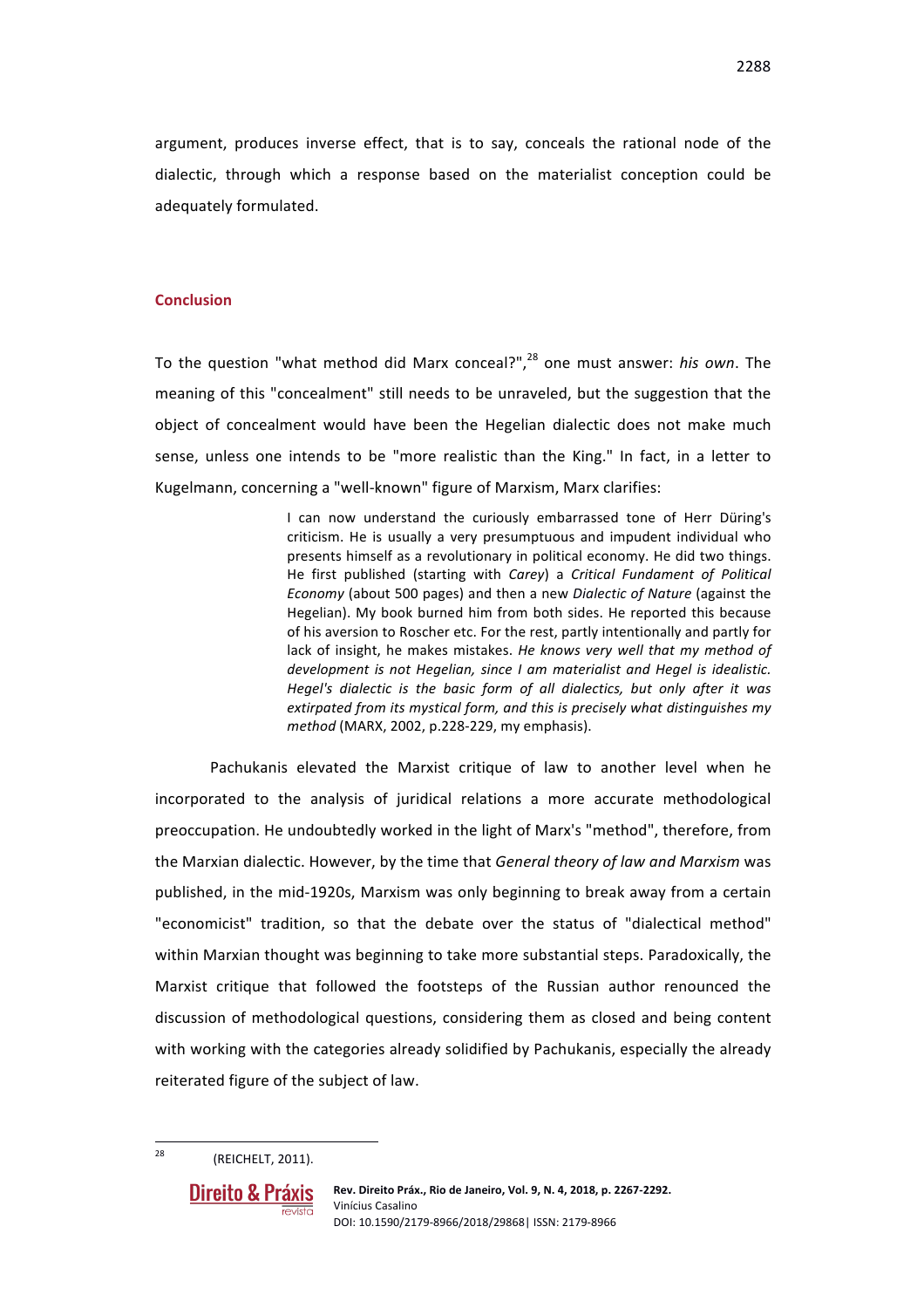What is involved, therefore, is a double work: not only to *reincorporate* into the Marxist critique of the law the concern and debate related to the Marxian dialectic, but also to promote an openness to other fields of Marxism to assist in the difficult work of delimitation and elaboration of more precise parameters which permit to identify the particular contours of the *Marxian dialectical method*, as opposed to Hegel's idealistic method. Considering that *Capital* is *par excellence* the object of any analysis that is intended to be serious, and that the presentation of *forms of law* and *private property* are found there as constituted and constituent elements of the movement of production, circulation and accumulation of capital, one should not be surprised, at all, at the relevant contribution that the Marxist critique of law has to offer. It should be recognized that the task is arduous; it is also, however, absolutely necessary.

#### **References**

ANDERSON, Perry. *Considerações sobre o marxismo ocidental;* Nas trilhas do *materialismo histórico***.** Trad. Isa Tavares. São Paulo: Boitempo Editorial, 2004.

ALTHUSSER, Louis. *A favor de Marx*. Rio de Janeiro: Zahar Editores, 1979.

ARTHUR, Christopher J. A nova dialética e "O capital" de Marx. Trad. Pedro C. Chadarevian. São Paulo: Edipro, 2016.

BALIBAR, Etienne. "Sobre os conceitos fundamentais do materialismo histórico". In: ALTHUSSER, Louis *et al. Ler O capital* (volume II). Rio de Janeiro: Zahar, 1980, pp. 153-274. 

CASALINO, Vinícius. Sobre o conceito de direito em Karl Marx. In: Revista Direito & Praxis, Rio de Janeiro, Vol. 07, nº 14, pp. 317-349, 2016.

CERRONI, Umberto. O pensamento jurídico soviético. Trad. Maria de Lurdes Sá Nogueira. Póvoa de Varzim: Publicações Europa-América, 1976.

DOSSE, François, *História do estruturalismo*. Volume I: o campo do signo. Trad. Álvaro Cabral. Bauru (SP); Edusc, 2007.



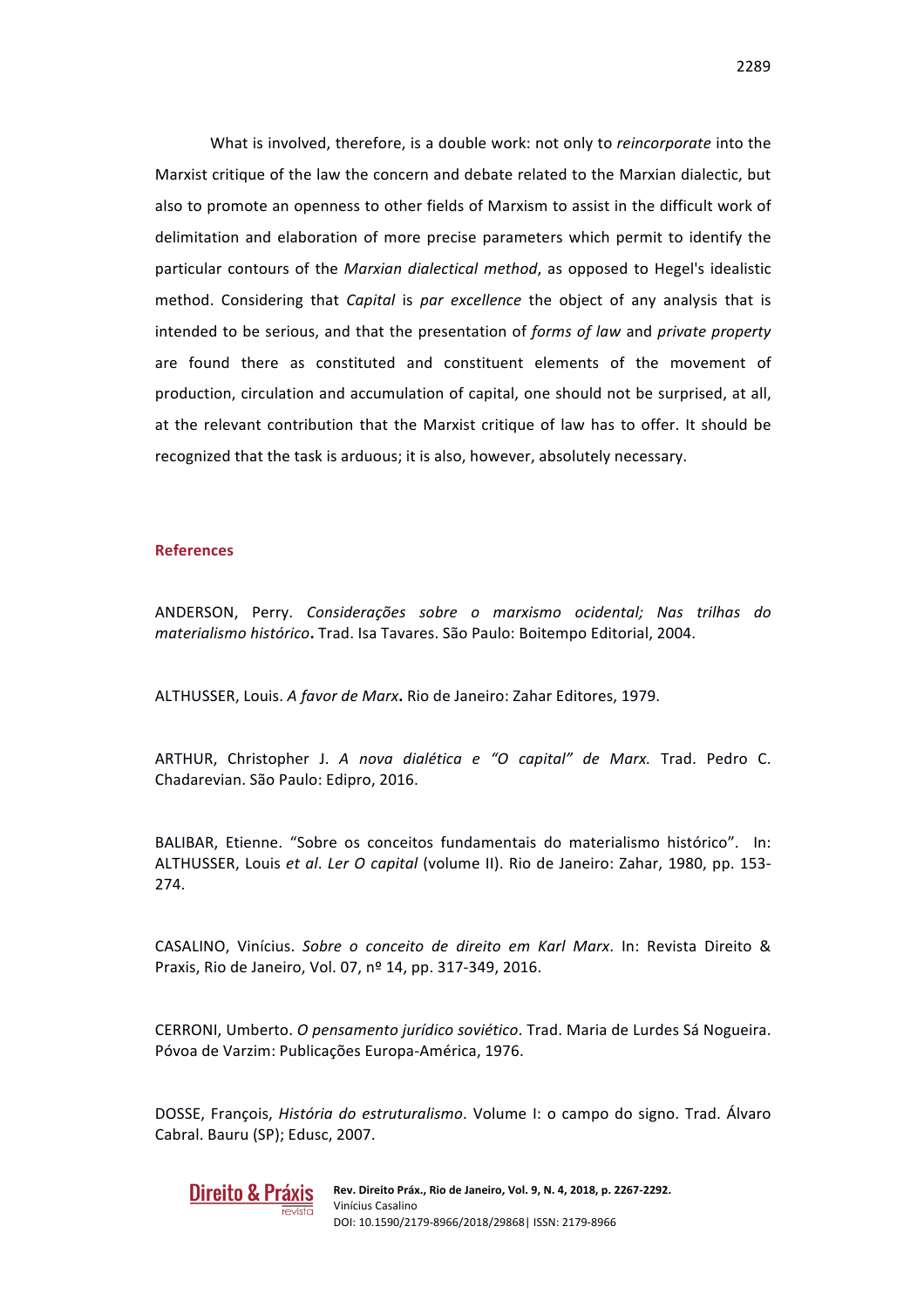EDELMAN, Bernard. *A legalização da classe operária*. Trad. Marcus Orione *et al*. São Paulo: Boitempo, 2016.

FAUSTO, Ruy. *Sentido da dialética:* (Marx: lógica e política): tomo I. Petrópolis (RJ): Vozes, 2015. 

GRESPAN, Jorge. "A dialética do avesso". In: *Crítica Marxista*, nº 14, 2002, pp. 26-47.

\_\_\_\_\_\_. *O negativo do capital:* o conceito de crise na crítica de Marx à economia política. São Paulo: Editora Hucitec, 1999.

HEGEL, Georg W. F. *Ciência da Lógica:* a doutrina do ser. Trad. Christian G. Iber *et al.* Petrópolis (RJ): Vozes; Brangança Paulista (SP): Editora Universitária São Francisco, 2016.

\_\_\_\_\_\_. *Enciclopédia das ciências filosóficas em compêndio. (A ciência da lógica).* Trad. Paulo Meneses. São Paulo: Loyola, 1995.

KORSH, Karl. *Marxismo e filosofia*. Trad. José Paulo Netto. Rio de Janeiro: Editora da UERJ, 2008.

LUCKÁCS, Georg. *História e consciência de classe:* estudos sobre a dialética marxista. Trad. Rodnei Nascimento. São Paulo: Martins Fontes, 2003.

MARX, Karl. O capital: crítica da economia política. Livro I. Trad. Rubens Enderle. São Paulo: Boitempo, 2013.

. *Das Kapital:* Kritik der politischen Ökonomie. Erster Band. Buch I. Berlin: Dietz Verlag, 1962.

. *Le capital:* critique de l'économie politique. Trad. Joseph Roy. Livre Premier. Tome Troisième. Paris: Éditions Sociales, 1971.

\_\_\_\_\_\_. *Grundrisse:* manuscritos econômicos de 1857-1858: esboços da crítica da economia política. Trad.: Mario Duayer e Nélio Schneider (Alice Helga Werner e Rudiger Hoffman). São Paulo: Boitempo; Rio de Janeiro: Editora UFRJ, 2011.

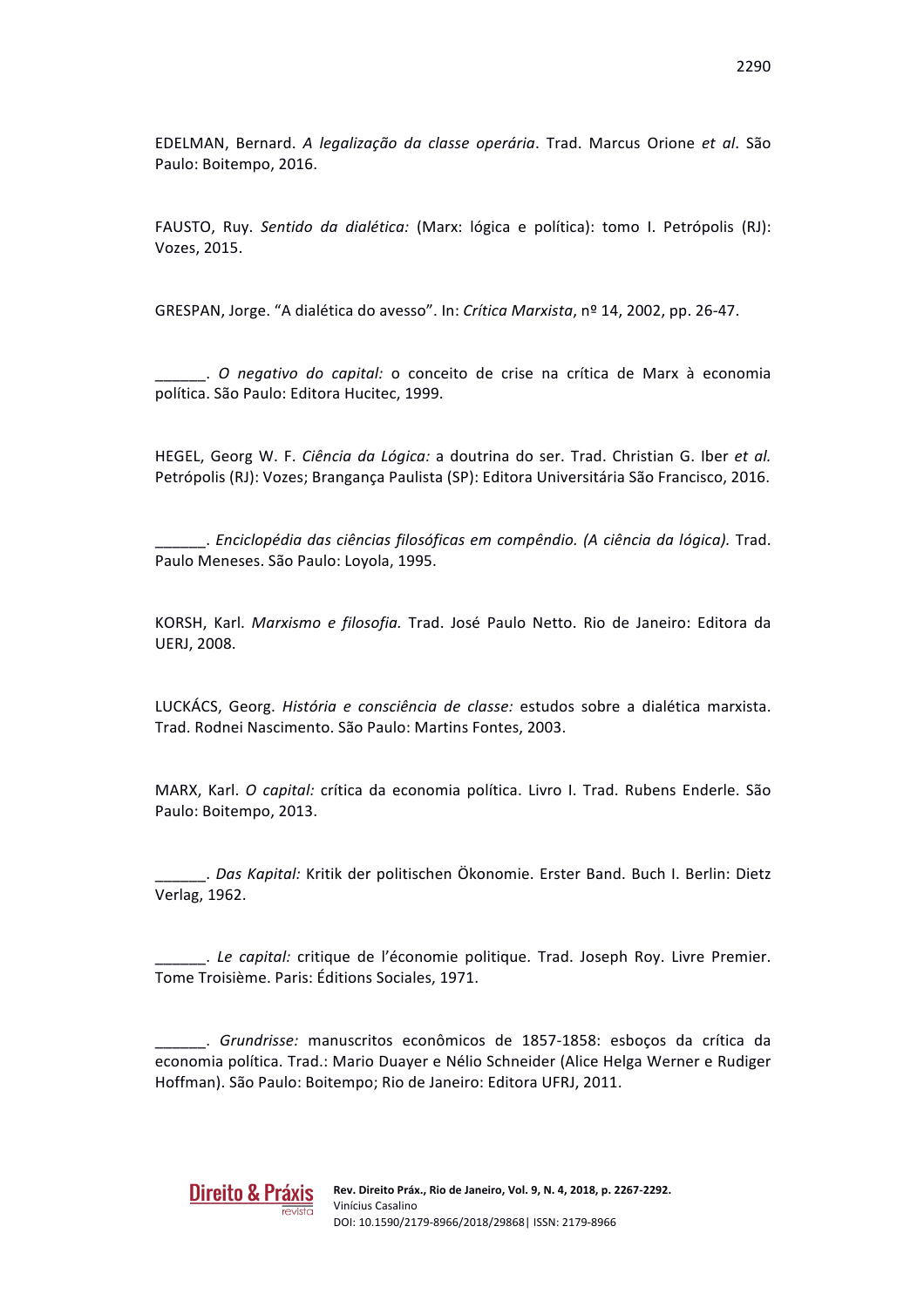\_\_\_\_\_\_. *O 18 Brumário e Cartas a Kugelmann*. 7a ed. Trad. Leandro Konder e Renato Guimarães. São Paulo: Paz e Terra, 2002.

NAVES, Márcio Bilharinho. *Marxismo e direito:* um estudo sobre Pachukanis. São Paulo: Boitempo Editorial, 2000.

PACHUKANIS, E. B. *Teoria geral do direito e marxismo*. Trad. Paula Vaz de Almeida. São Paulo: Boitempo, 2017.

\_\_\_\_\_\_. *Allgemeine Rechtslehre und Marxismus:* Versuch einer Kritik der juristischen Grundbrgriffe. Freiburg: *ça-ira* Verlag, 2003.

REICHELT, Helmut. Sobre a estrutura lógica do conceito de capital em Karl Marx. Trad. Nélio Schneider. Campinas (SP): Editora da UNICAMP, 2013.

\_\_\_\_\_\_. "Que método Marx ocultou". In: *Crítica Marxista*, nº 33, pp. 67-82, 2011.

ROSDOLSKY, Roman. Gênese e estrutura de O capital de Karl Marx. Trad. César Benjamin. Rio de Janeiro: EDUERJ; Contraponto: 2001.

RUBIN, Isaak Illich. *A teorig marxista do valor.* Trad. José Bonifácio de S. Amaral Filho. São Paulo: Editora Polis, 1987.

### **About the author**

### **Vinícius Casalino**

Doutor e mestre pelo Departamento de Filosofia e Teoria Geral do Direito da Faculdade de Direito da Universidade de São Paulo (Largo São Francisco-USP). Pós-doutor pelo Departamento de Economia da Faculdade de Economia, Administração e Contabilidade da Universidade de São Paulo (FEA-USP). Pós-doutorado em andamento pelo Departamento de História da Faculdade de Filosofia, Letras e Ciências Humanas da Universidade de São Paulo (FFLCH-USP). Professor-pesquisador da Faculdade de Direito da Pontifícia Universidade Católica de Campinas (PUCCAMP). Autor de O direito e a mercadoria: para uma crítica marxista da teoria de Pachukanis. São Paulo: Dobra Editorial, 2011. E-mail: viniciuscasalino@gmail.com

The author is solely responsable for writing the article.